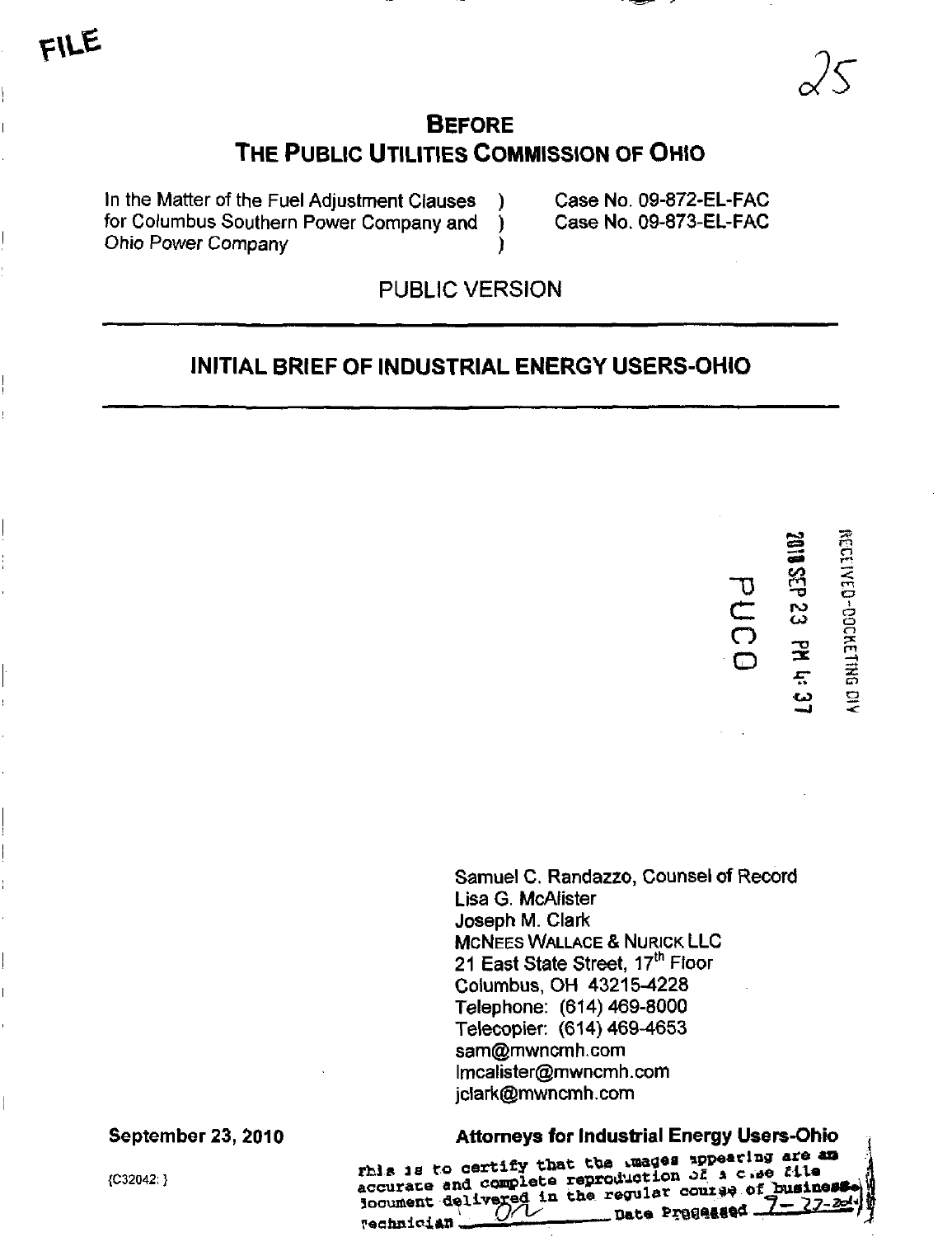# BEFORE THE PUBLIC UTILITIES COMMISSION OF OHIO

In the Matter of the Fuel Adjustment Clauses ) Case No. 09-872-EL-FAC for Columbus Southern Power Company and ) Case No. 09-873-EL-FAC Ohio Power Company. )

# INITIAL BRIEF OF INDUSTRIAL ENERGY USERS-OHIO

#### A. INTRODUCTION

This proceeding is the first review of the fuel adjustment clause ("FAC") mechanisms for Columbus Southern Power Company ("CSP") and Ohio Power Company ("OP") (collectively, American Electric Power or "AEP-Ohio") established under electric security plans ("ESP") for AEP-Ohio. As demonstrated herein by Industrial Energy Users-Ohio ("lEU-Ohio"), this first FAC review uncovered accounting practices that improperly shift higher costs of renegotiated coal contracts to customers. The Public Utilities Commission of Ohio ("Commission") should remedy these improper accounting practices and require AEP-Ohio to properly allocate the full benefits and value of the renegotiated coal contracts to customers in accordance with the recommendations of lEU-Ohio witness J. Edward Hess.

The relief requested by IEU-Ohio from the Commission is straight-forward – the Commission is simply being asked to fairly apply the long-standing regulatory principle that aligns the costs recoverable through rates with the benefits associated with such costs.<sup>1</sup> No party disputes the fact that AEP-Ohio received benefits or value in return for

<sup>&</sup>quot;\* See In the Matter of the Regulation of the Purchased Gas Adjustment Clause Contained Within the Rate Schedules of Vectren Energy Delivery of Ohio, Inc. and Related Matters, PUCO Case Nos. 00-220-GA-GCR, et al., Opinion and Order at 12 (September 25, 2001) (requiring gas cost recovery ("GCR") customers to receive all of the benefits of pipeline capacity release transactions because GCR customers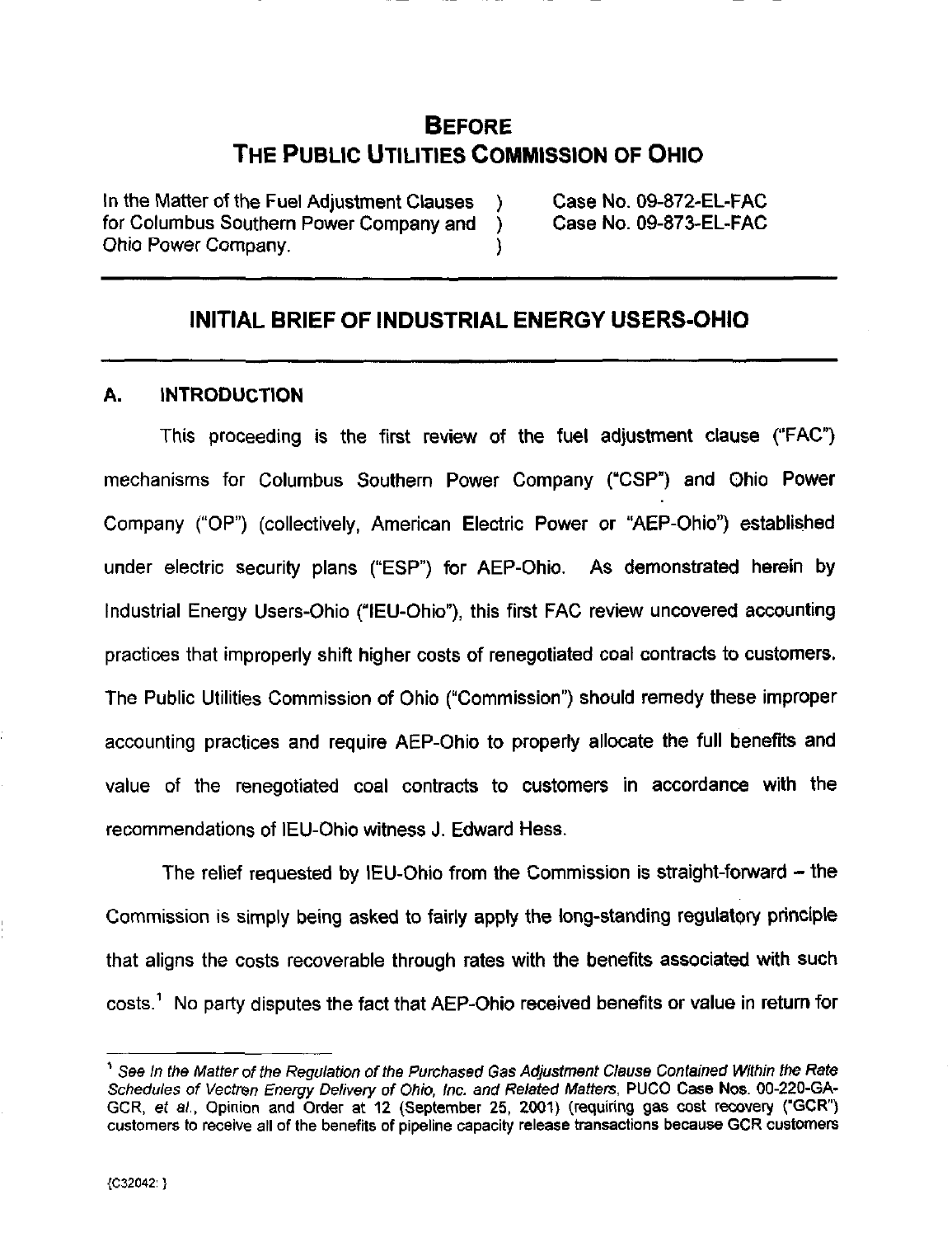the voluntary contract renegotiations. Additionally, no party disagrees that AEP-Ohio's accounting did not flow through the full benefits of the voluntarily renegotiated contracts or that customers paid more in fuel costs in 2009 than they would have under a while the HHIIII is the HHIIII in this case in this case in this case in this case. is over whether AEP-Ohio is required to pass on the full value of these benefits to customers. For the reasons described and supported by the record below, the Commission should direct AEP-Ohio to retum to customers the full benefits they deserve that are associated with the voluntarily renegotiated contracts for

#### B. BACKGROUND

AEP-Ohio filed its proposed ESP on July 31, 2008. AEP-Ohio's proposed ESP included a provision calling for the creation of an FAC for both CSP and OP. The Commission's Opinion and Order in the ESP case modified and approved the FAC mechanism for both CSP and OP. In the Matter of the Application of Columbus

 $\sqrt{2}$ 

purchased the pipeline capacity, unless othenwise approved by the Commission. The Commission further explained that only the Commission can make an apportionment of benefits decision and chided Dayton Power and Light Company ("DP&L") for taking benefits associated with transactions utilizing ratepayerfunded assets without Commission approval); In the Matter of the Application of the Cleveland Electric Illuminating Company for an Increase in Rates, PUCO Case No. 84-188-EL-AIR, Opinion and Order at 21 (March 7, 1985) (mandating that off-system sales revenue be shared with jurisdictional customers because the utility uses plant paid for by jurisdictional customers to make the off-system sales); In the Matter of the Regulation of the Purchased Gas Adjustment Clause Contained Within the Rate Schedules of The East Ohio Gas Company d.b.a. Dominion East Ohio and Related Matters, PUCO Case Nos. 03-219-GA-GCR, et al., Opinion and Order at 12 (March 2, 2005) (noting the Commission has "long required" local distribution companies ("LDCs") to credit GCR customers with revenue from the third-party use of GCR-financed assets).

 $2$  Amended Substitute Senate Bill 221 ("SB 221") also embraces the regulatory principle that aligns the costs recoverable through rates with the benefits associated with such costs. For example, Section 4928.142(D), Revised Code, directs the Commission to credit customers the benefits associated with any adjustments made when blending the most recent standard service offer ("SSO") price (plus adjustments) with a market rate option ("MRO") for a utility that owns generating facilities. Further, Section 4928.143(C)(1), Revised Code, requires as follows: "Additionally, if the Commission so approves an application that contains a surcharge under division (B)(2)(b) or (c) of this section, the commission shall ensure that the benefits derived for any purpose for which the surcharge is established are reserved and made available to those that bear the surcharge."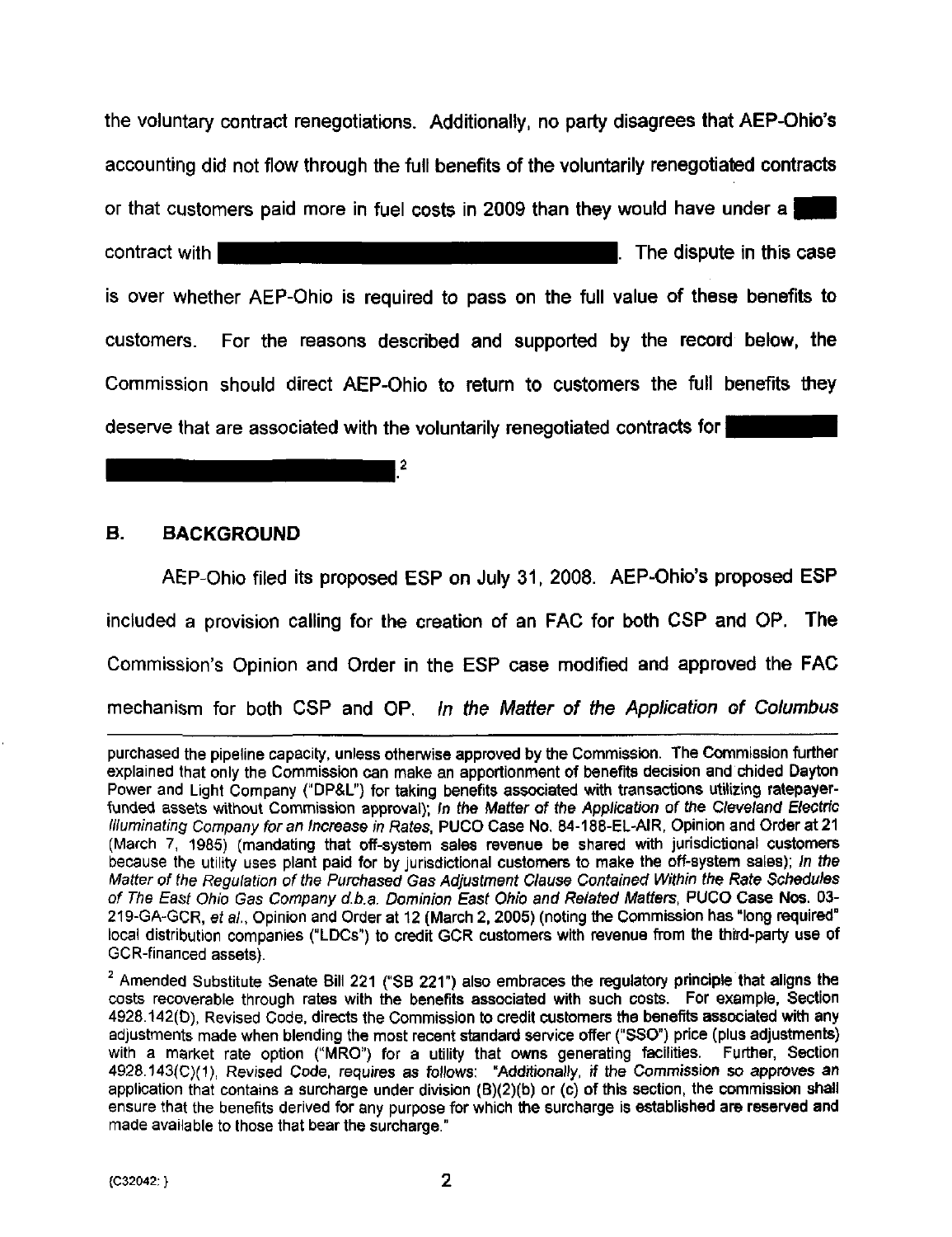Southern Power Company for Approval of its Electric Security Plan; an Amendment to its Corporate Separation Plan; and the Sale or Transfer of Certain Generating Assets, PUCO Case Nos. 08-917-EL-SSO, et al., Opinion and Order at 14-15 (March 18, 2009). The Commission's Opinion and Order in the ESP case also approved a process by which AEP-Ohio would make quarterly FAC update filings and further encompassed an annual audit of the prudency and appropriateness of the accounting of FAC costs. Id.

On November 18, 2009, the Commission issued an Entry directing Commission Staff ("Staff") to solicit requests for proposals to provide audit services to review AEP-Ohio's fuel costs. The Commission subsequently selected Energy Ventures Analysis, Inc. ("EVA") to complete Audit I of the three audit cycle delineated in the request for proposals by May 14, 2010. EVA's Report of the Management/Performance and Financial Audits of the FAC of the Columbus Southern Power Company and the Ohio Power Company was timely docketed in this case on May 14, 2010. Commission-Ordered Exhibit 1A ("EVA Audit Report"). The findings and recommendations in the EVA Audit Report were the focus of the evidentiary hearing in this proceeding. $3$ Pursuant to the procedural schedule set by the Attorney Examiner, a pre-hearing conference was scheduled for August 16, 2010; direct testimony was filed on the same day as well. The evidentiary hearing in the case commenced on August 23, 2010, AEP-Ohio filed rebuttal testimony on August 23, 2010, and the hearing finished on August 24, 2010. lEU-Ohio hereby submits its Initial Brief pursuant to the briefing schedule established by the Attorney Examiner.

 $3$  IEU-Ohio does not address each of the auditor's recommendations in its Initial Brief. IEU-Ohio's decision to only address certain recommendations should not be construed as either lEU-Ohio's agreement or disagreement with the recommendations not addressed by lEU-Ohio.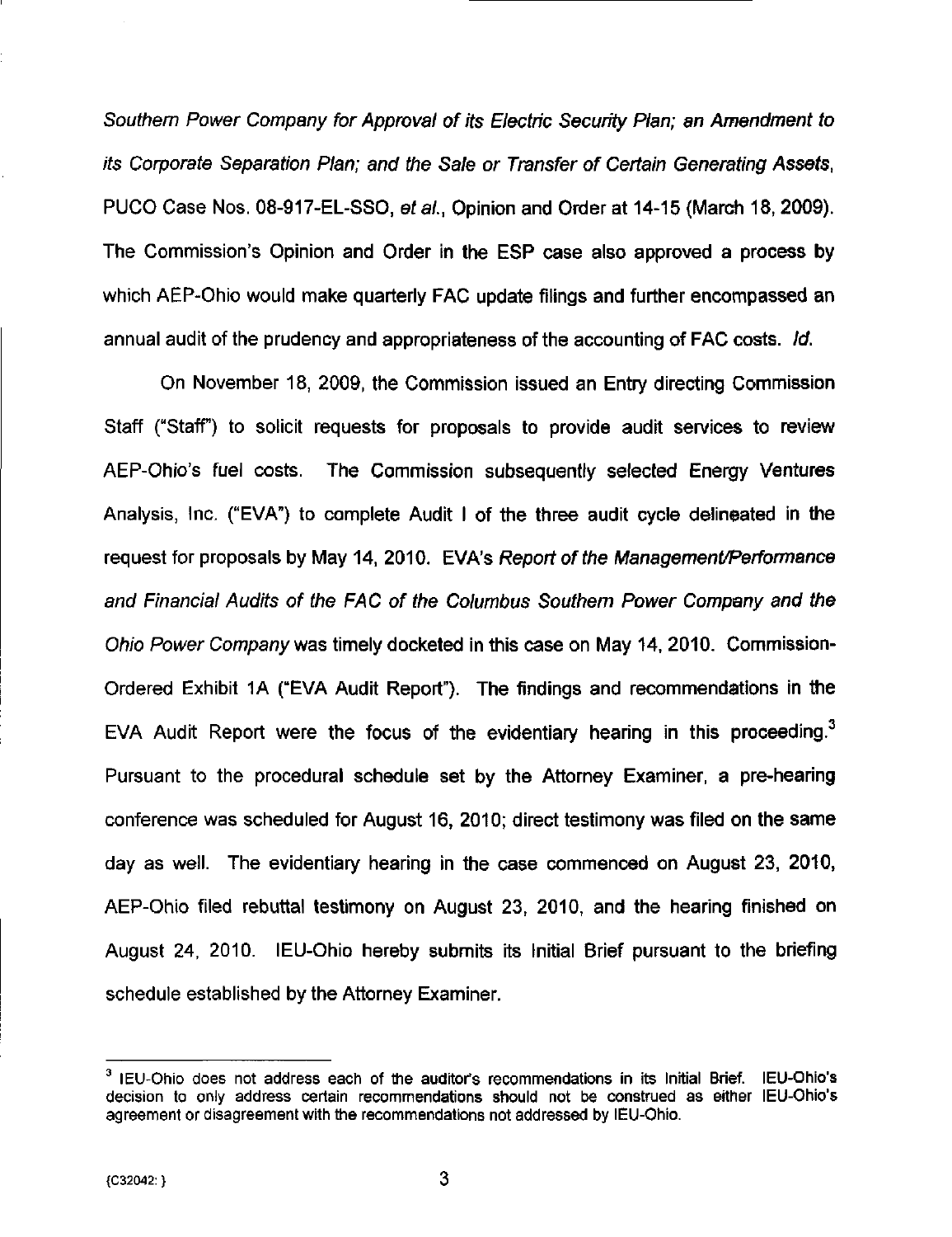

 $<sup>4</sup>$  The auditor noted she believed the legal claim was "weak" and that it would have been unlikely that</sup> If there had not been contractual relief from American Electric Power Service Company ("AEPSC"). Jr. Vol. I at 90-92.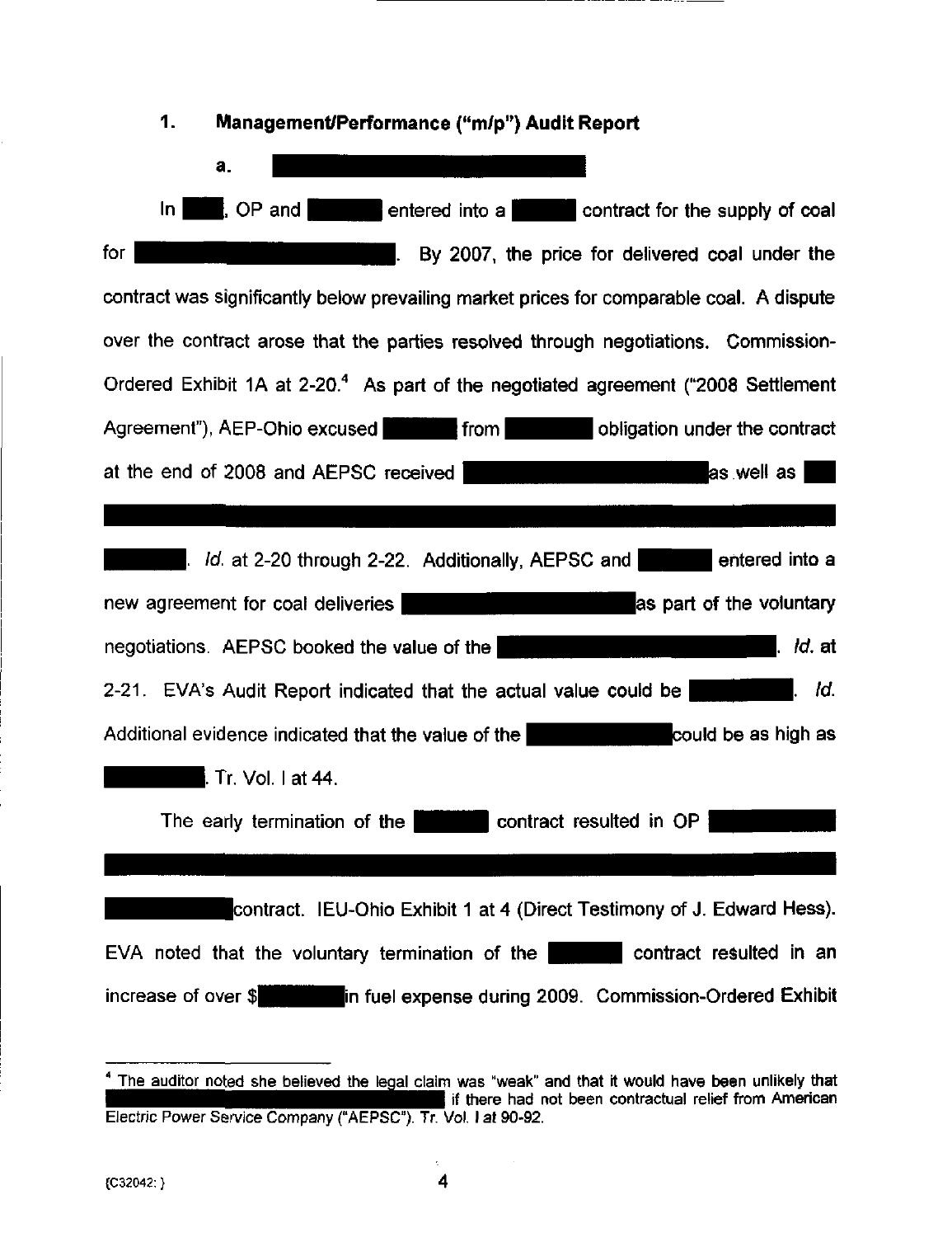1A at  $1-5$ .<sup>5</sup> EVA recommended that the Commission, in order to match revenues and costs, consider whether it would be appropriate to credit the value received from

in consideration of the early termination against OP's deferred fuel expense, which has grown to about \$406 million.<sup>6</sup> Id. at 2-21. The auditor again noted on the next page of its report that the  $\blacksquare$  contract was:

an OPCO asset and the value associated with it would have flowed to OPCO ratepayers through the ESP period had there not been an eariy contract termination. Further, the difference between the price of the replacement coal and the contract price is one factor behind the large OPCO FAC under-recovery. Equity suggests that the PUCO consider whether some of the realized value should be credited against the underrecovery.

Id. at 2-22. Witness Medine testified at the hearing that "most of the benefits did not

flow through to the FAC customers of the negotiation and certainly didn't offset the fact

that there would be additional fuel purchase costs during the ESP period." Tr. Vol. I at

33-34.

| and AEPSC separately renegotiated a<br>Additionally,                             |
|----------------------------------------------------------------------------------|
| resolution of<br>was                                                             |
| obligated to do under the<br>agreement. Commission-Ordered Exhibit 1A at 2-21.   |
| to resolve<br>AEP-Ohio witness Rusk testified that a settlement was reached with |
| Companies Exhibit 7 at 2 (Rebuttal Testimony of Jason T.                         |
| Rusk). Under this settlement,<br><b>OP</b>                                       |

<sup>&</sup>lt;sup>5</sup> Witness Medine testified that the voluntary negotiations caused the price of coal passed through to customers to increase "dramatically" for the period of 2009. Tr. Vol. 1. at 27.

 $^6$  OP's latest FAC update filing showed an accumulated deferred FAC balance of \$405,562,187. In the Matter of the Fuel Adjustment Clauses for Columbus Southern Power Company and Ohio Power Company, Case Nos. 10-1286-EL-FAC, et al., Tariff Update, Schedule 3, Page 1 of 3 for Ohio Power Company (September 2, 2010).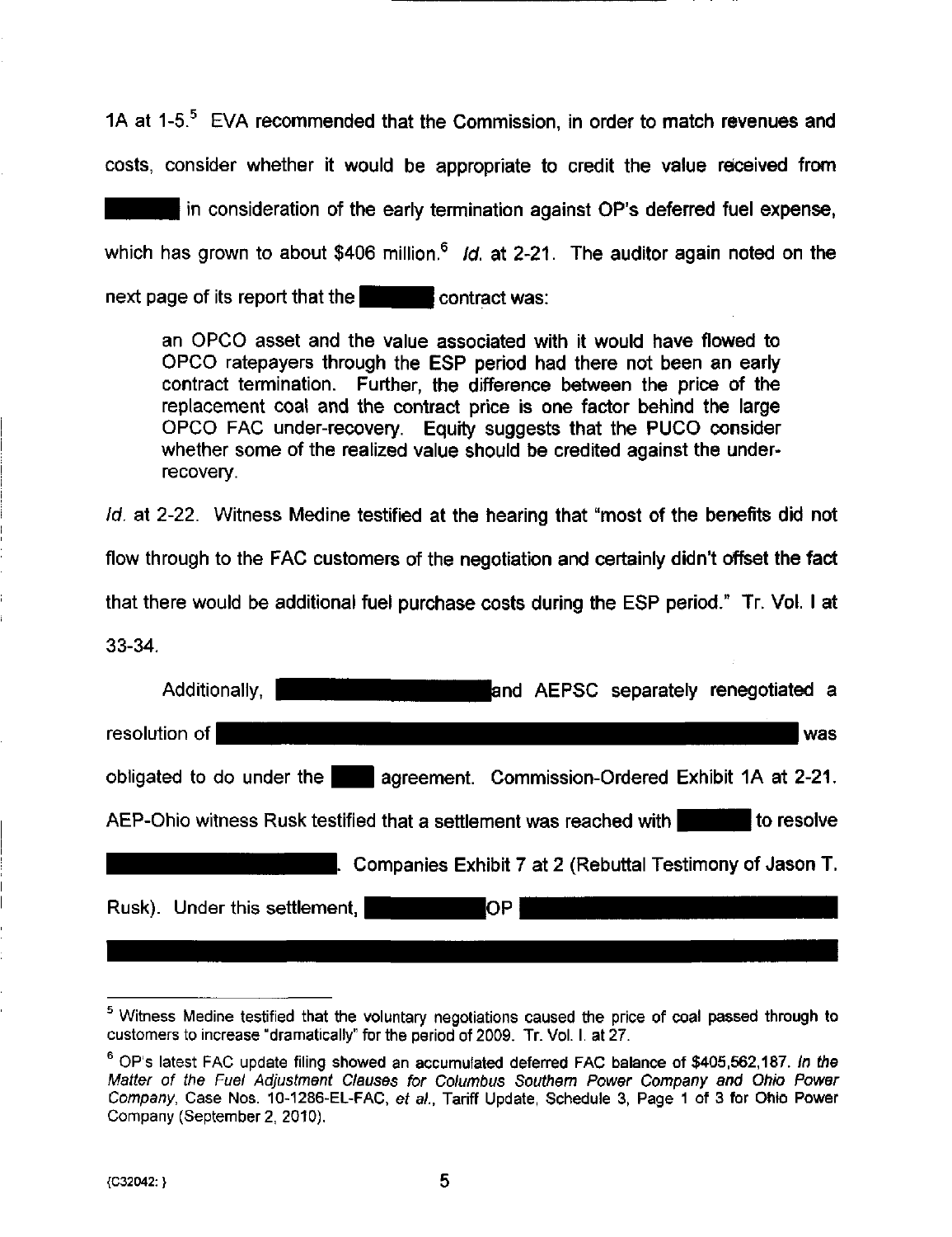. Commission-Ordered Exhibit 1A at 2-21. Because the buy-out occurred in it is unclear whether the replacement coal required as a result of the buy-out was burned and expensed **Here** it remained in inventory at year end of I ito be burned and expensed **Example 2014**. Tr. Vol. II at 271-272. In either instance, there would have been an effect on the cost of the coal burned, expensed, and recovered through the FAC recovery mechanism company's weighted cost pricing methodology. Id. at 273.

b.

In 2008,  $\blacksquare$  asserted that it was losing money under its coal supply contract with  $\blacksquare$  and that it may not be able to meet its financial covenants without pricing relief. Commission-Ordered Exhibit 1A at 2-24. In response, AEPSC agreed to a twoprong financial package for  $\blacksquare$  . AEPSC agreed to  $\blacksquare$  $\blacksquare$  and  $\blacksquare$   $\blacksquare$ . Id. AEPSC also agreed to increase the base price for the  $\blacksquare$  of coal by  $\blacksquare$  effective for  $\blacksquare$ **The** contract was also amended to additionally provide AEPSC with the right to extend the contract for two three-year periods at the  $\mathsf{H}$  -  $\mathsf{H}$  -  $\mathsf{H}$  - ' $\mathsf{H}$ '  $\mathsf{H}$ . The **Provision of the arrangement with**  $\blacksquare$  provided a benefit to AEPSC for AEPSC's agreement to the **Fig. 1996** . IEU-Ohio Exhibit 1 at 10; see also lEU-Ohio Exhibit 1 at Exhibit JEH-3.  $2.$ History of **AHHIII** Contract and **H** 

The EVA Audit Report briefly references the history of the sale of the The EVA Audit Report indicates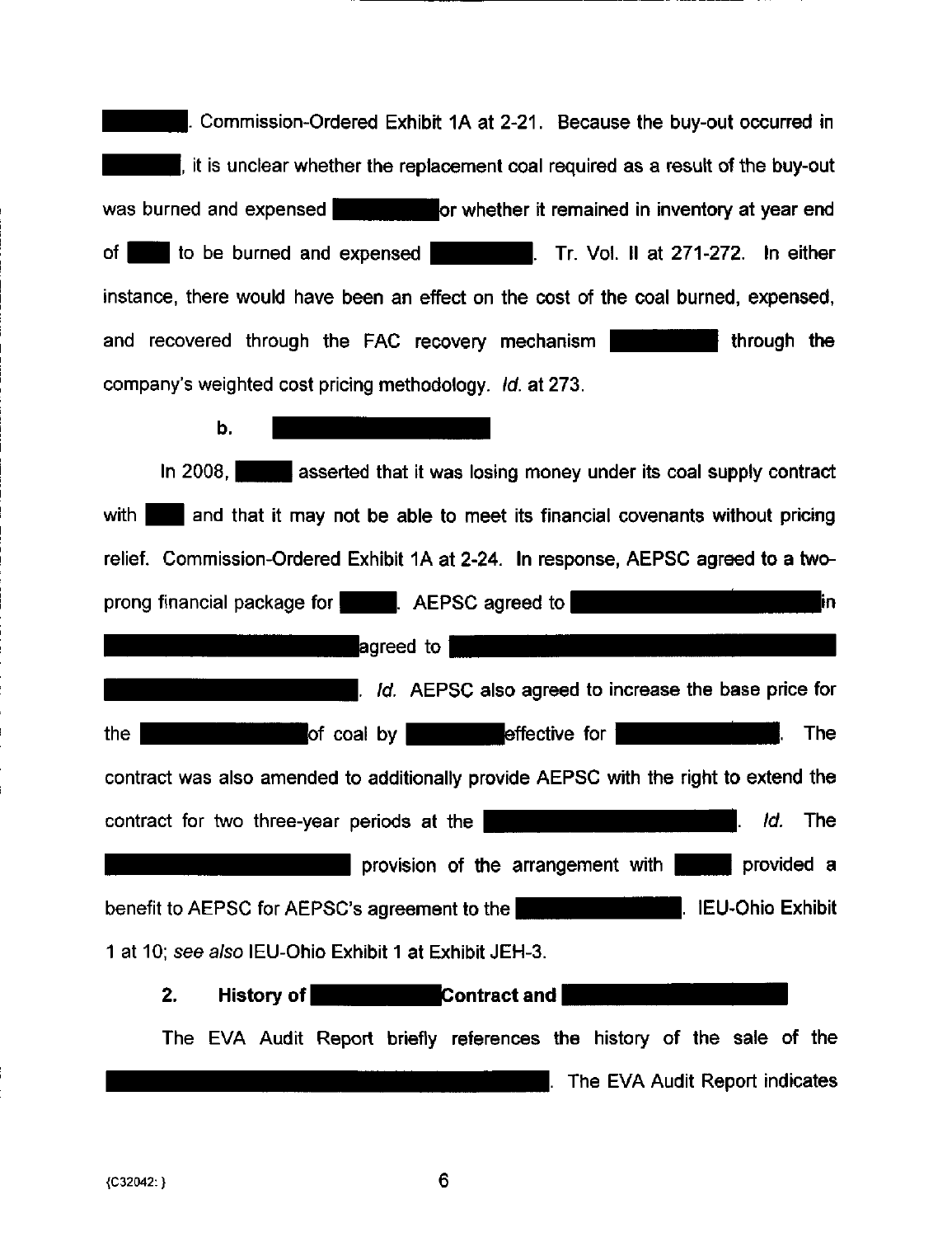| that a concern at the time was "whether the price being paid to                                                                                                                                                                      |
|--------------------------------------------------------------------------------------------------------------------------------------------------------------------------------------------------------------------------------------|
| purchase agreement was a market price, i.e., not a subsidy to <b>the state of the state of the state of the state of the state of the state of the state of the state of the state of the state of the state of the state of the</b> |
| ." Commission-Ordered Exhibit 1A at 2-20. The EVA Audit Report                                                                                                                                                                       |
| further notes that the Commission ordered subsequent m/p auditors to review how the                                                                                                                                                  |
| price paid to compared with market. Id.                                                                                                                                                                                              |
| A more thorough review of the history of the <b>contract</b> is                                                                                                                                                                      |
| IEU-Ohio provides in Attachment A, "                                                                                                                                                                                                 |
| History", a detailed account of the relevant history of                                                                                                                                                                              |
|                                                                                                                                                                                                                                      |
| , for the Commission's consideration and for context that underscores                                                                                                                                                                |
| the inappropriateness of AEP-Ohio's current FAC accounting. IEU-Ohio provides in this                                                                                                                                                |
| subsection the necessary background for purposes of showing why AEP-Ohio's                                                                                                                                                           |
| contract is<br>accounting associated with the voluntary termination of the                                                                                                                                                           |
| inappropriate.                                                                                                                                                                                                                       |
|                                                                                                                                                                                                                                      |
|                                                                                                                                                                                                                                      |
|                                                                                                                                                                                                                                      |
|                                                                                                                                                                                                                                      |
|                                                                                                                                                                                                                                      |
| The reasonableness of the price of coal under                                                                                                                                                                                        |
| was the subject<br>that was part of <b>s</b>                                                                                                                                                                                         |
| of a "large dispute" at the Commission. Tr. Vol. I at 49-50. Customers complained                                                                                                                                                    |
| was much higher than<br>frequently that the price of coal                                                                                                                                                                            |

 $\sim 10^{-10}$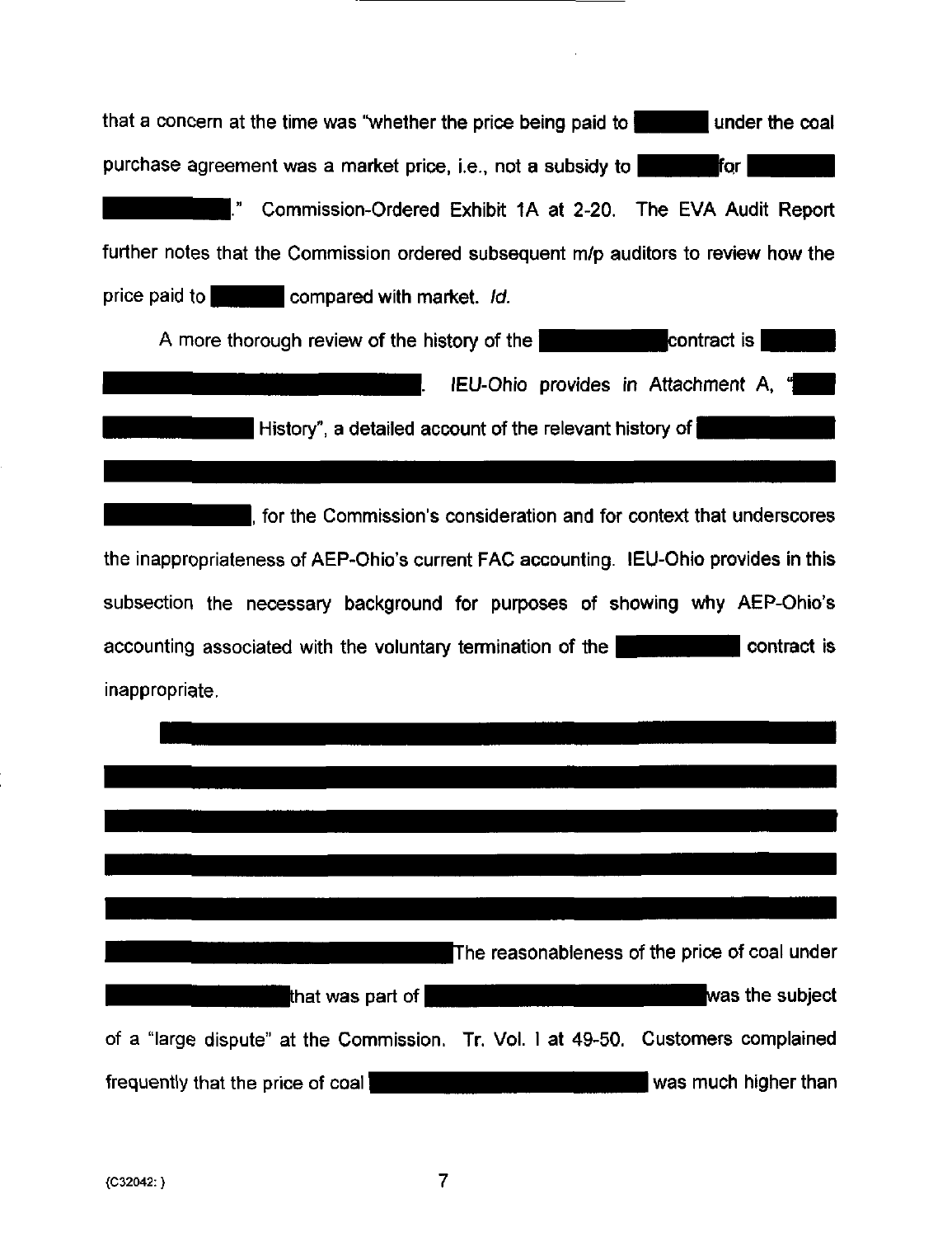| market prices for comparable quality coal. Ultimately,                                        |
|-----------------------------------------------------------------------------------------------|
|                                                                                               |
|                                                                                               |
|                                                                                               |
|                                                                                               |
|                                                                                               |
|                                                                                               |
| As the record in this proceeding establishes,<br>by                                           |
| virtue of its<br>However, by then,                                                            |
| Through the passage of time,                                                                  |
| contract                                                                                      |
|                                                                                               |
| Commission-                                                                                   |
| Ordered Exhibit 1A at 2-20. That fact is not disputed by any party to this proceeding.        |
| However, as a result of a dispute over the contract, OP and <b>the analysis agreed to the</b> |
| to walk away from its obligation<br>2008 Settlement Agreement, which permitted                |
| in exchange for value<br>to deliver coal under the contract                                   |
| provided to AEPSC                                                                             |
|                                                                                               |
| After having                                                                                  |
| AEP-Ohio would now have customers, as a result of                                             |
| $\mathsf{I}^7$ pay higher<br>AEP-Ohio's voluntary choice                                      |

 $\prime$  Witness Medine testified it was unlikely  $\phantom{H}$  would have stopped performing under the contract if it was unable to achieve financial relief. Tr. Vol. I at 92-93.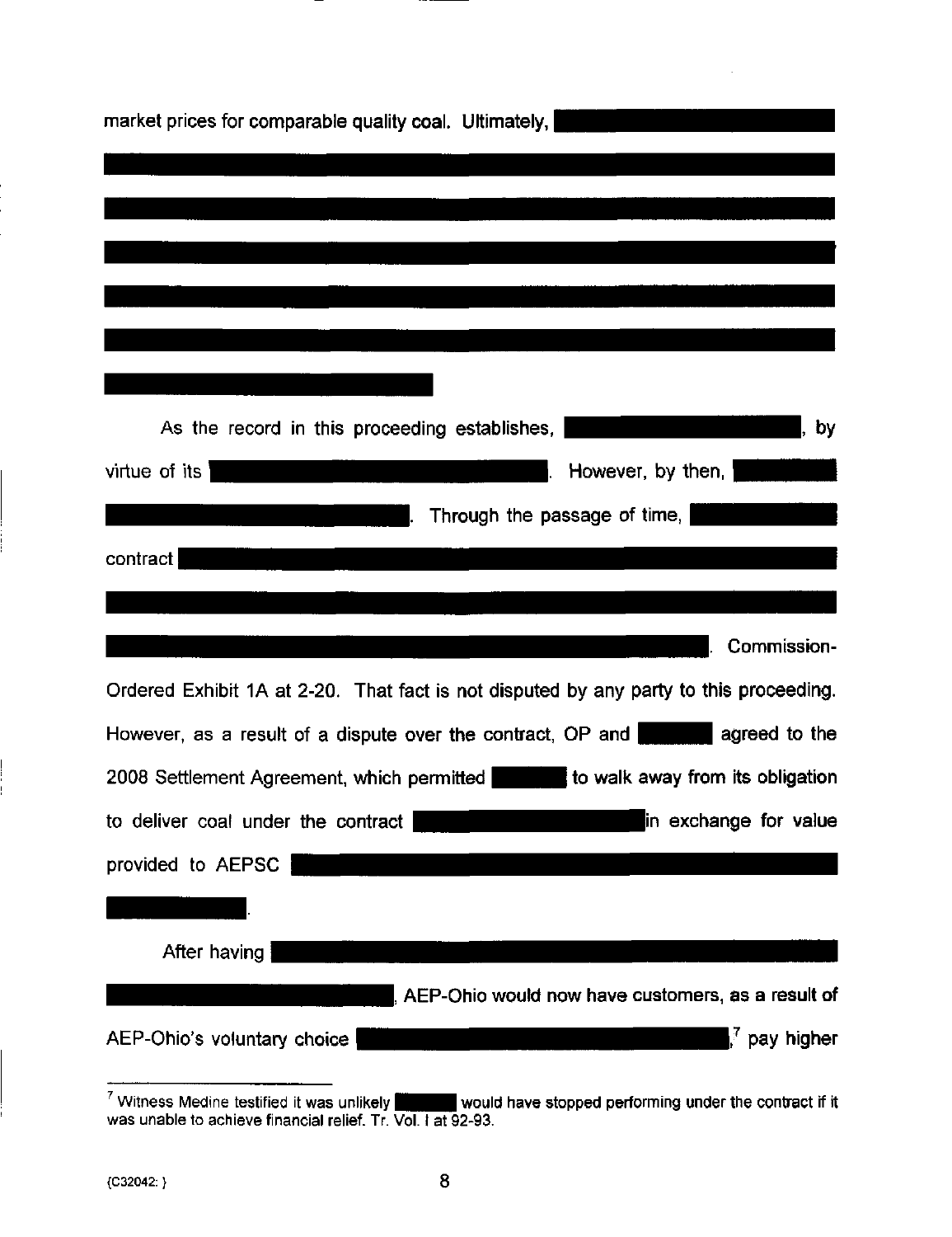fuel rates in 2009 **Figure 1. The Section AEP-Ohio keeps the benefits provided by to settle the contract termination.** The history of the **Europe Contract** contract supports properiy allocating the benefits of the voluntary 2008 Settlement Agreement to customers in accordance with the recommendations of lEU-Ohio witness Hess.

# 0. ARGUMENT

The undisputed facts of this case show that AEP-Ohio received benefits or value in return for the voluntary contract renegotiations, AEP-Ohio's accounting failed to flow through the full benefits of the voluntarily renegotiated contracts, and customers paid more in fuel costs in 2009 than they would have under the **••••** contract with • The Commission's only task is to fairly apply its precedent, as well as the regulatory principle that aligns the costs recoverable through rates with the benefits associated with such costs, and require AEP-Ohio to properly allocate the full value or benefits to customers of the voluntary contract renegotiations.

# 1. The Commission should credit to customers the full benefit of the voluntary 2008 Settlement Agreement.

EVA recommends the Commission consider crediting to customers the value realized by OP as a result of the 2008 Settlement Agreement, in recognition of the undisputed fact that higher 2009 fuel costs were the direct result of the contract termination:

It is clear that **I** initiated the Settlement Agreement because the contract price was below market. That being said, the contract was an OPCO asset and the value associated with it would have flowed to OPCO ratepayers through the ESP period had there not been an early contract termination. Further, the difference between the price of the replacement coal and the contract price is one factor behind the large OPCO FAC under-recovery. Equity suggests that the PUCO consider whether some of the realized value should be credited against the under-recovery.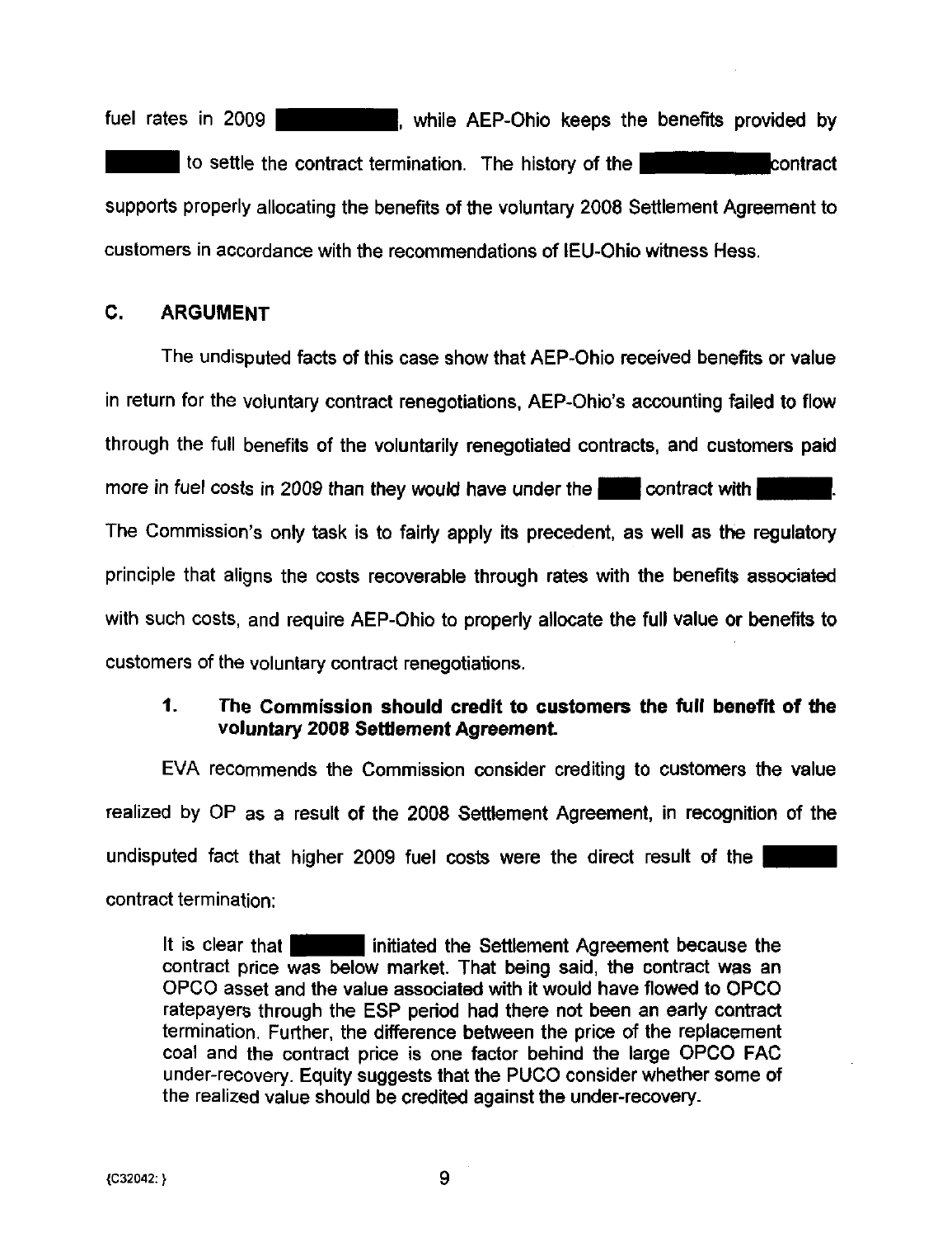Commission-Ordered Exhibit 1A at 2-22.

While the auditor set the stage for the Commission's review of AEP-Ohio's improper FAC practices, the auditor did not provide a specific recommendation on the type of relief that the Commission should consider. Other witnesses, such as lEU-Ohio witness Hess, carried the auditor's recommendation forward and offered actionable recommendations to align FAC costs and benefits in a way that fairly treats AEP-Ohio customers.

The Commission should heed the advice of EVA, acknowledge the ratemaking principle that aligns the costs recoverable through rates with the benefits associated with such costs, and adopt the recommendations of IEU-Ohio's witness Hess regarding the treatment of the 2008 Settlement Agreement. lEU-Ohio witness Hess provided the Commission with alternative options to align benefits with costs, arguing that current customers of OP have not been credited with an appropriate level of benefits associated with the 2008 Settlement Agreement. lEU-Ohio Exhibit 1 at 5-8; see also OCC Exhibit 1 at 4 (Direct Testimony of Daniel J. Duann).

lEU-Ohio witness Hess explained in his direct testimony that AEPSC booked



{G32042:} 10

<sup>¤</sup> ا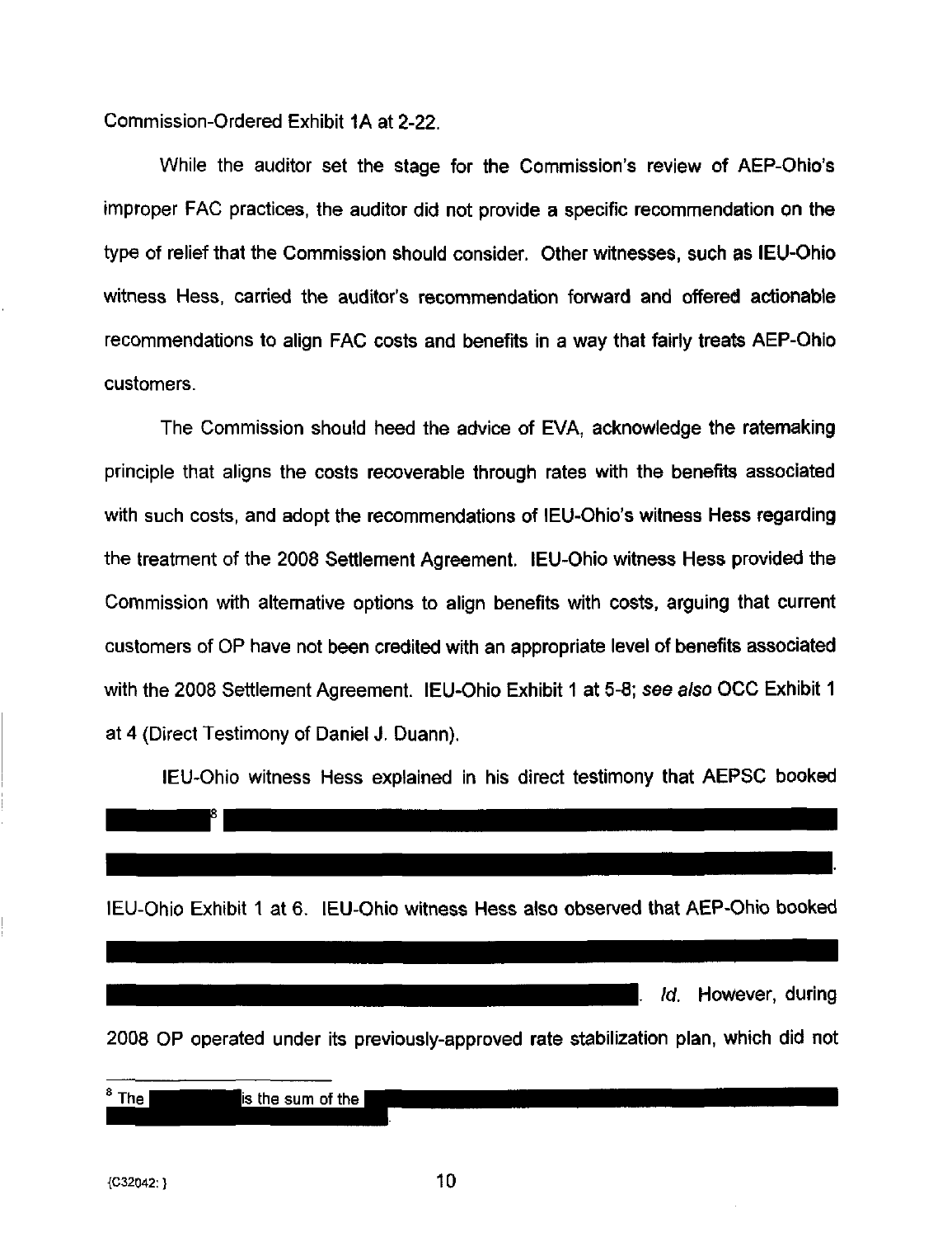have a specific fuel cost recovery mechanism to flow through these benefits to OP the **internal internal internal internal internal internal internal internal internal internal internal internal in** benefits flowed through to shareholders through earnings and customers received no direct benefit. Id. OP's accounting results in passing through ali of the higher costs of fuel obtained through renegotiated coal contracts directly to customers but only recognizes a portion of the benefits *interest and the series* during the ESP period. Id. No party disagreed that AEP-Ohio failed to flow through to customers the full benefits of the voluntary renegotiation of the to customers.

As further described below, the Commission should adopt lEU-Ohio witness Hess's recommendations for properly restoring the balance of benefits and costs of the 2008 Settlement Agreement to customers.

# a. The Commission should credit against the OP FAC underrecovery the full  $\blacksquare$  value of the

First, the Commission should credit against the OP FAC under-recovery the total value of the **High-High induced Figure 1** from the voluntary contract termination. IEU-Ohio Exhibit 1 at 8; OCC Exhibit 1 at 5. OP's accounting resulted in only a portion of the

being passed through to customers. The Commission should direct OP to reduce the FAC under-recovery by the remaining value of the

If that OP took to earnings in 2008 instead of equitably passing these monies onto customers. lEU-Ohio Exhibit 1 at 6; OCC Exhibit 1 at 10-11. This would appropriately recognize the regulatory principle that aligns the costs recoverable through rates with the benefits associated with such costs.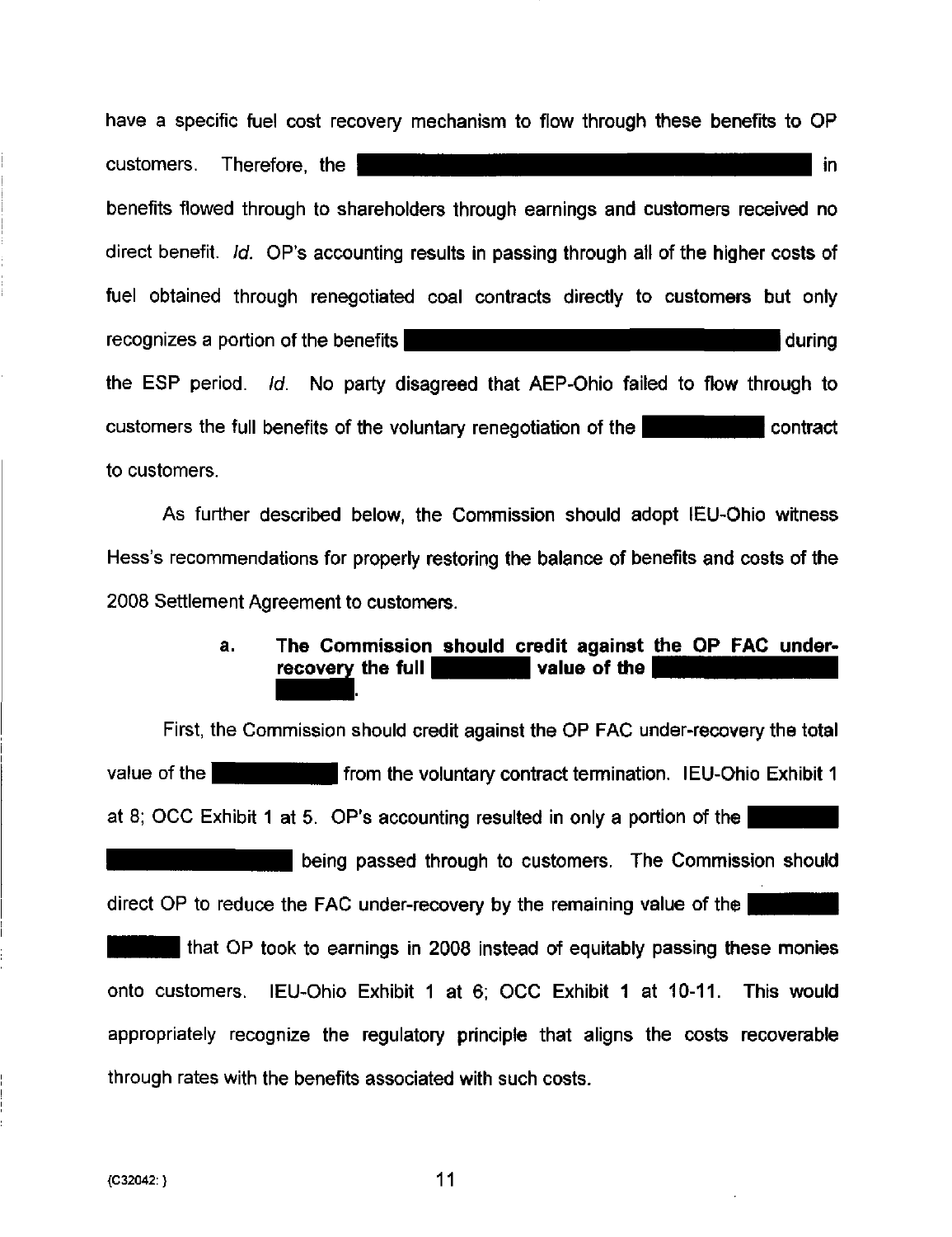| b.<br>The Commission should direct the auditor in the next FAC m/p<br>audit review proceeding to provide a current valuation of the<br>to be credited against fuel costs. |
|---------------------------------------------------------------------------------------------------------------------------------------------------------------------------|
| As for the<br>, the Commission should further investigate the value                                                                                                       |
| of the<br>by requiring the 2010 FAC auditor to investigate and make a                                                                                                     |
| recommendation on the value of the <b>Example 2018</b> . IEU-Ohio Exhibit 1 at 7. Further                                                                                 |
| review of the value of the<br>would help ensure that a more accurate                                                                                                      |
| value of the benefits owed to customers associated with the<br>is credited                                                                                                |
| against OP's FAC under-recovery.                                                                                                                                          |
| The value of the I<br>was addressed in two separate reports by                                                                                                            |
| The first report, entitled<br>I.                                                                                                                                          |
| <b>Example: 1999</b> , contained<br>and dated                                                                                                                             |
| <b>Example:</b> Tr. Vol. 1 at 42. The 1<br>l was also                                                                                                                     |
| prepared on a "desktop basis" and was not presented or prepared in accordance with                                                                                        |
| the Uniform Standards of Professional Appraisal Practice Standards. Id. at 43. It was                                                                                     |
| over termination of<br>prepared in conjunction with AEPSC's negotiations with                                                                                             |
| the $\vert$<br>contract solely to assist AEPSC in its negotiations.                                                                                                       |
| AEP-Ohio subsequently commissioned a second report from                                                                                                                   |
| entitled "<br>Coal Seam<br>Mine Feasibility Study,                                                                                                                        |
| Project Area" dated April 2009. <sup>9</sup> Commission-Ordered Exhibit 1A at 2-21. The second                                                                            |
| study                                                                                                                                                                     |
|                                                                                                                                                                           |
| The value of the<br>in the second study, using $\mid$                                                                                                                     |

ŗ. ļ.

Witness Medine noted the first report, as it was done only on a "desktop basis", did not have the "same rigor" as the April 2009 report. Tr. Vol. I at 103.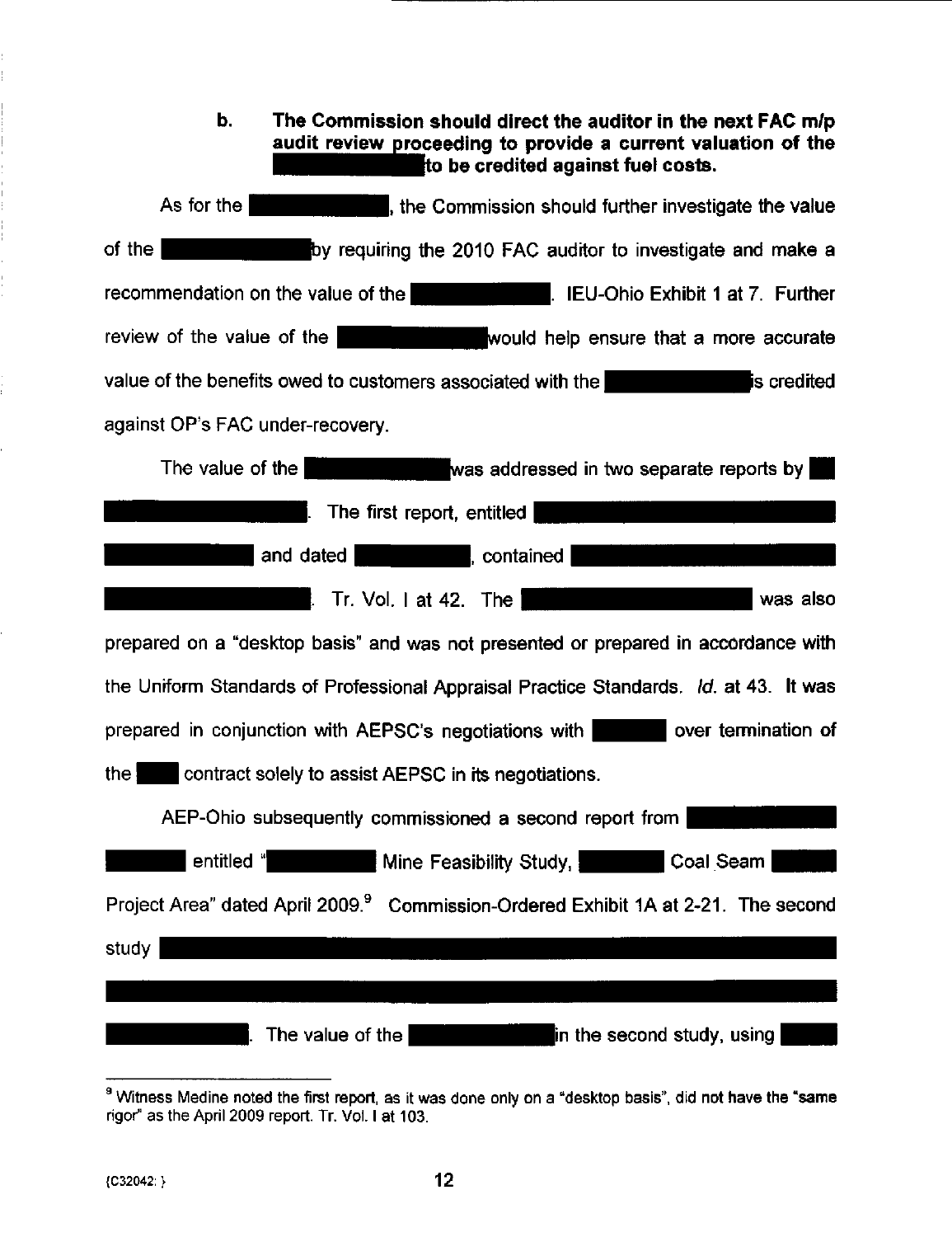fuel price forecast, ranges from  $\blacksquare$   $\blacksquare$   $\blacksquare$   $\blacksquare$   $\blacksquare$   $\blacksquare$   $\blacksquare$   $\blacksquare$   $\blacksquare$   $\blacksquare$   $\blacksquare$   $\blacksquare$   $\blacksquare$   $\blacksquare$   $\blacksquare$   $\blacksquare$   $\blacksquare$   $\blacksquare$   $\blacksquare$   $\blacksquare$   $\blacksquare$   $\blacksquare$   $\blacksquare$   $\blacksquare$   $\blacksquare$   $\blacksquare$   $\blacksquare$ Tr. Vol. I at 43-44. While it may be tempting to pick a value for the HHLBH July , the evidence of record shows there is a

11

Because crediting the full value of the **Hermitian intervalse will impact the level of** deferred fuel costs on OP's books, rather than having a direct effect on actual FAC rates, the Commission does not need to rush to judgment on an appropriate value for the  $^{12}$  A more reasonable course of action would be for the Commission to direct the next FAC m/p auditor to provide a value for the In its 2010 FAC audit, as recommended by IEU-Ohio.

in the meantime, the Commission should use the booked value of to make an initial downward adjustment to the OP FAC under-recovery. lEU-Ohio Exhibit 1 at 7. Any greater value attributed to the  $\blacksquare$  could also be credited to OP's under-recovery once the Commission settles on a more accurate valuation of the **Net all and Section 1 and Section** in the 2010 FAC audit. Even though the Commission should postpone its judgment on the final valuation of the **NAM I Constanting the Should postpone** its judgment on the final valuation of the against the under-recovery now would ensure customers do not pay the carrying costs associated with the **HHHHHMHHMWhile the Commission works to ensure** 

Commission-Ordered Exhibit 1A at 2-21 through 2-22; OCC Exhibit 1 at 13. Thus, selling the **IN I FI Realistic option.** 

<sup>&</sup>lt;sup>10</sup> While OCC witness Duann recommends that the Commission adopt the **Taylor Valuation for the** *N* (subject to future true-up), he admitted he had not read either **The report, and was not** (subject to future true-up), he admitted he had not read either an expert in the valuation of coal or fuel procurement or real or personal property valuation. Tr. Vol. II at 200, 209.

 $11$  Witness Medine testified the best approach to establish the true value of the selling the asset. Tr. Vol. 1 at 116. was

 $^{12}$  OP is not expected to begin collecting any deferred fuel costs until 2012.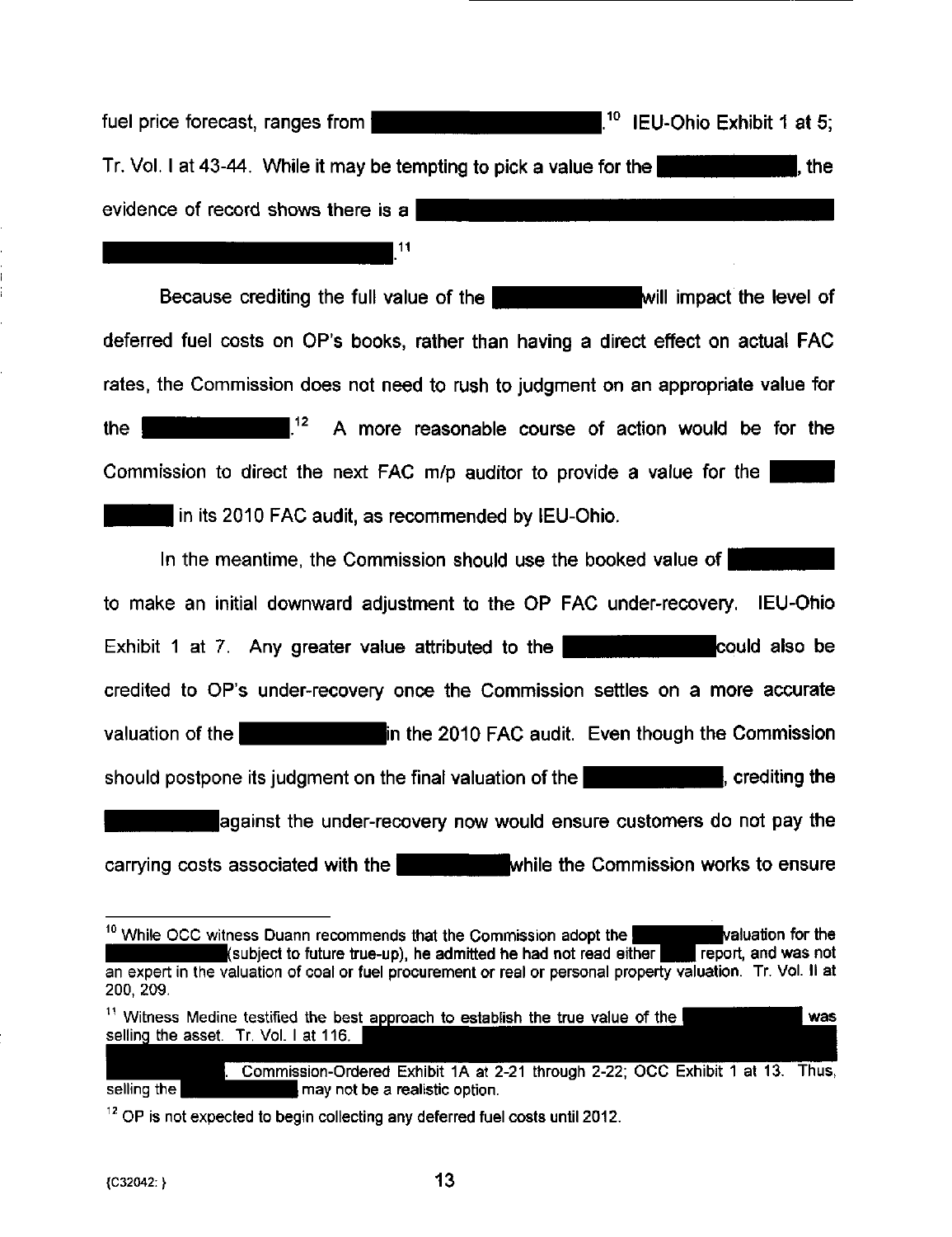| in the 2010 FAC audit proceeding.<br>a more accurate valuation of the                                                                |
|--------------------------------------------------------------------------------------------------------------------------------------|
| credit would not impact rates or harm OP's cash flow<br>Additionally, the                                                            |
| because of OP's FAC under-recovery deferral. See OCC Exhibit 1 at 17. Thus,                                                          |
| customers should now be credited the benefits of the booked value of the                                                             |
| to begin the process of properly balancing costs and benefits associated with                                                        |
| contract buy-out.<br>the                                                                                                             |
| Alternatively, the Commission should<br>C.<br>from the<br>resulting from the voluntary release of<br>contract at the contract price. |
| IEU-Ohio witness Hess also provided an additional option for the Commission's                                                        |
| consideration to align the costs and benefits of the voluntary renegotiation.                                                        |
| IEU-Ohio witness Hess testified that the Commission could instead use the                                                            |
| contract<br>to value the level of cost eligible for recovery through                                                                 |
| the FAC                                                                                                                              |
| IEU-Ohio Exhibit 1 at 8. This option would simply require the                                                                        |
| Commission to credit against the OP FAC under-recovery the difference between the                                                    |
| contract price and                                                                                                                   |
| Under this option, OP would                                                                                                          |
| retain the value of the benefits received from<br>in exchange for the agreement to                                                   |
|                                                                                                                                      |
| Id. Notably, this option was not challenged or                                                                                       |
| addressed by any other party in the hearing.                                                                                         |

The primary benefit of this option is administrative convenience  $-$  it does not require either a future auditor or the Commission to make a subsequent determination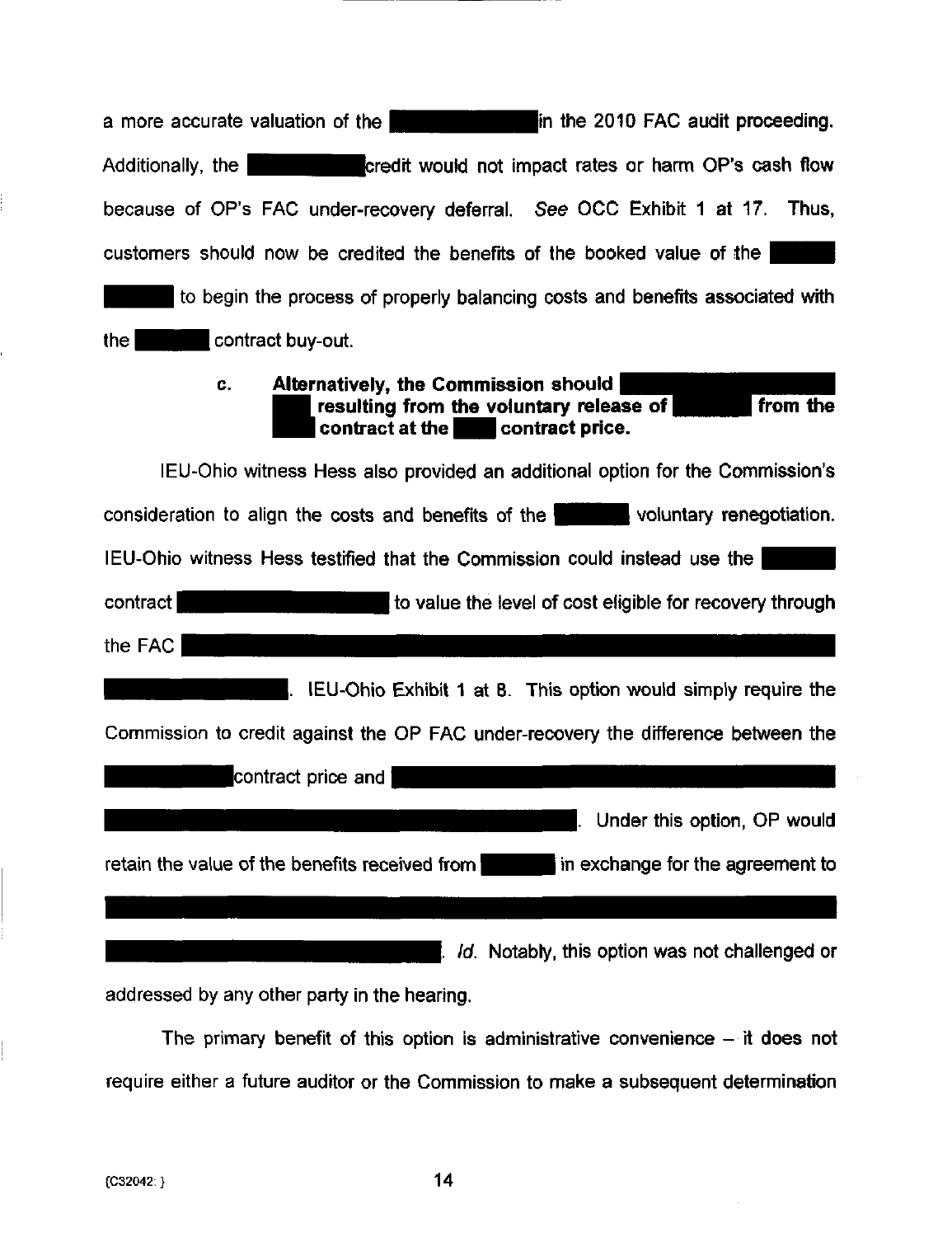of the value of the **HHHHHMH** . Id. Adopting this option would moot the need to determine whether the **HIM<sup>I</sup>'' in the sound benefit** should be credited to customers, the need to properly determine the value of the  $\Box$   $\Box$   $\Box$  and a determination of whether to credit to customers the **HHHUI HUI n** proceeds from the If  $Id$  at 9. This option is a cleaner way to resolve the disagreements between OP and the auditor as well as the intervenors in this case regarding the allocation of the costs and benefits related to the  $\blacksquare$  contract.

 $2<sub>-</sub>$ The Commission should credit against the OP FAC under-recovery the full value of the under the remaining term of the terminated **b** contract.

The EVA Audit Report observes that AEPSC also agreed to a subsequent buy-out of the balance of  $\blacksquare$  of the remaining 2008 tonnage due under the terminated  $\blacksquare$  contract for a  $\blacksquare$ Commission-Ordered Exhibit 1A at 2-21. lEU-Ohio witness Hess described OP's accounting for the **INHHI in associated with the additional buy**out, noting that OP's accounting resulted in |^^^|^^^^^|increasin g earnings for OP. lEU-Ohio Exhibit 1 at 5; see also lEU-Ohio Exhibit 1 at Exhibit JEH-2.

The Commission should require OP to flow through the benefits of the  $\frac{1}{2}$ to customers to balance the benefits with the costs associated with the additional buy-out. As noted above, the buy-out occurred in  $\blacksquare$ , making it unclear whether the replacement coal required as a result of the buy-out was burned and expensed during 2008 or whether it remained in the inventory at year end of 2008 to be burned and expensed during 2009. Tr. Vol. II at 271-273. As with the original

L OP'S actions related to the subsequent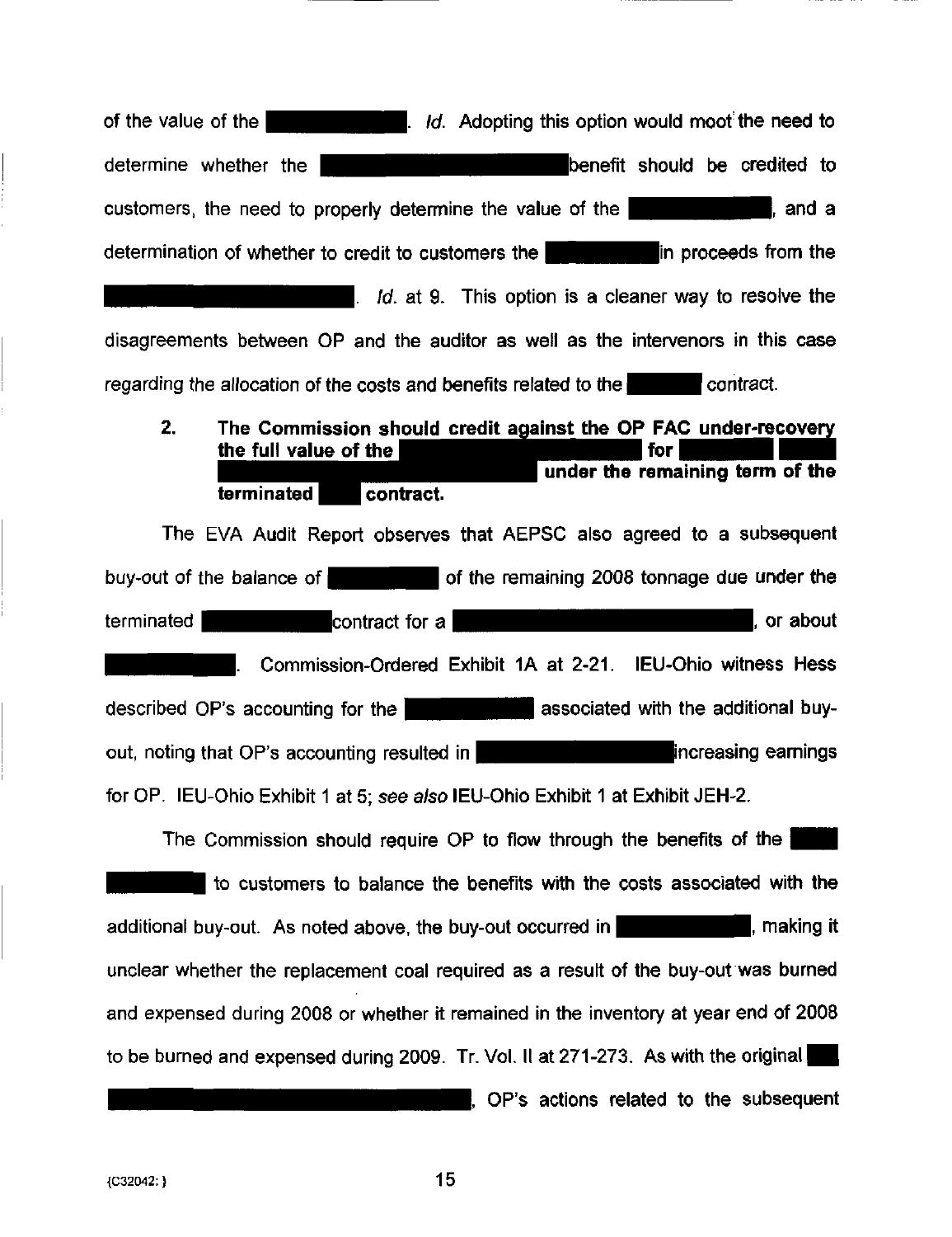| buy-out would flow through the higher costs of fuel obtained through renegotiated        |
|------------------------------------------------------------------------------------------|
| contracts directly to customers but not recognize the financial benefits associated with |
| that transaction. IEU-Ohio Exhibit 1 at 6.<br>to OP                                      |
| against the OP FAC under-recovery would align the costs recoverable through rates        |
| with the benefits associated with the costs of the subsequent buy-out.                   |
| 3.<br>The Commission should align the costs and benefits of the<br>contract support.     |
| As described above, the EVA Audit Report described "contract support" provided           |
| inasmuch as was losing money under its contract and it would not<br>to I                 |
| meet its financial covenants if no relief was provided. Commission-Ordered Exhibit 1A    |
| at 2-24. AEPSC also agreed to increase the base price                                    |
| for contract year 2009. Id. The contract was also                                        |
| amended to provide AEPSC with the right to extend the contract for two three-year        |
| <i>Id</i> : IEU-<br>periods at an agreed-upon market price less<br>L                     |
| Ohio Exhibit 1 at 11. The                                                                |
|                                                                                          |
| IEU-Ohio Exhibit 1 at 10.                                                                |
| IEU-Ohio witness Hess testified that the Commission should require                       |
|                                                                                          |
| <i>Id.</i> at 11-12. If                                                                  |
| the Commission determines that should be permitted to also defer carrying costs          |
| then that carrying cost should be a debt-only rate.                                      |
|                                                                                          |
| <i>ld.</i> at 11.                                                                        |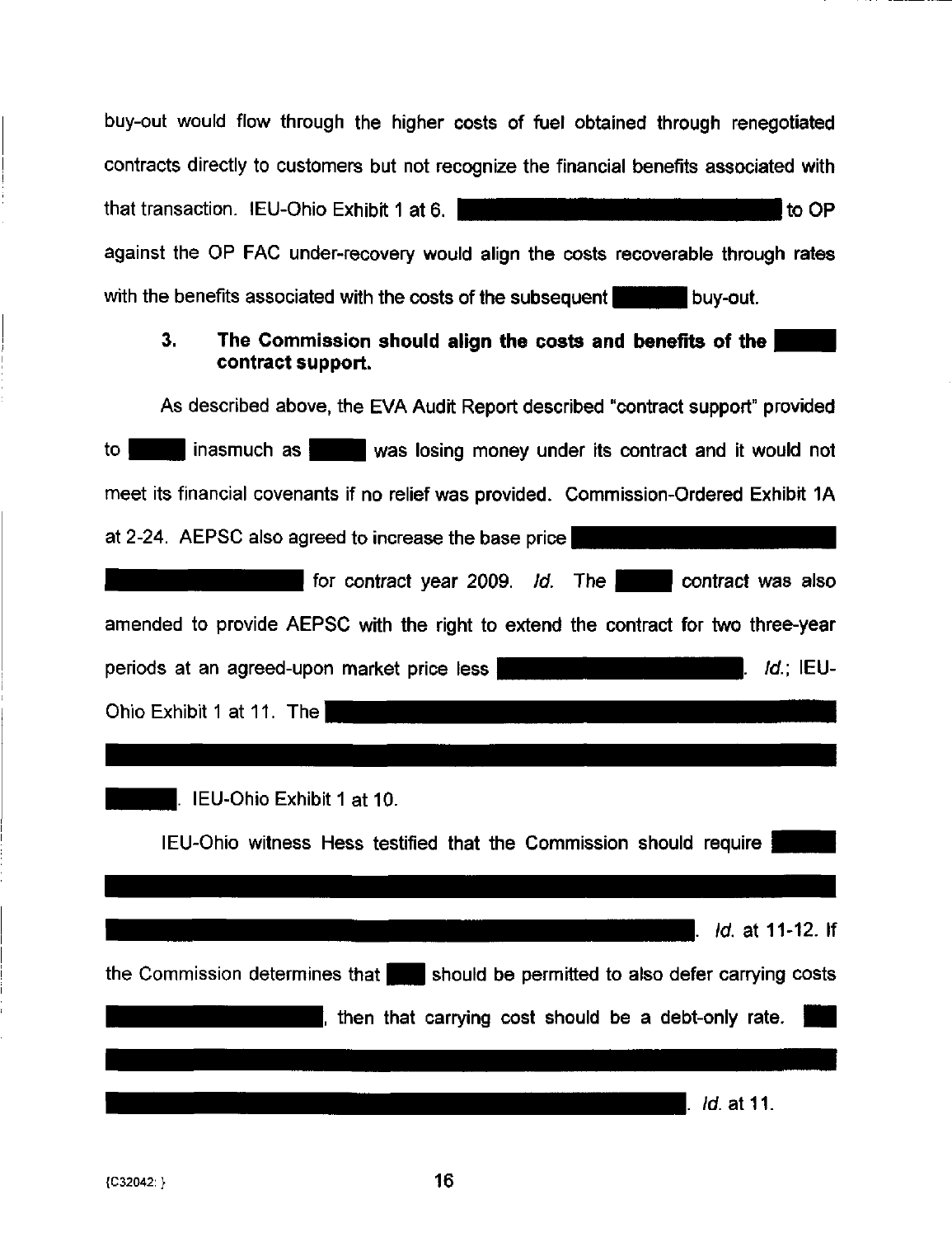Presently, customers incurred higher costs in 2009 under the but have no assurance they will receive any of the future benefits. The reasons for this are twofold. First, it is not presently known whether  $\blacksquare$  will have an FAC after the expiration of the current  $FAC<sup>13</sup>$  Second, AEPSC has only an option to buy coal from I at a **I all interest is no guarantee AEPSC will exercise** this option. Companies Exhibit 6 at 2 (Dooley Rebuttal Testimony); see also Tr. Vol. I at 100 (Witness Medine testified  $\blacksquare$  was not obligated to buy the tonnage  $\blacksquare$  $\blacksquare$ ; it is just an option price). Thus, customers bear all of the risk associated with the contract, yet are not guaranteed any of the benefits. The Commission should adopt lEU-Ohio witness Hess's recommendation inasmuch as it more fairly aligns the costs with the benefits of the **H** contract support.

 $13$  AEP-Ohio witness Rusk testified there is no guarantee that will have an FAC in the future to flow these benefits back through to customers during the time period that the option contracts are exercised. Companies Exhibit 6 at 6 (Rusk Rebuttal Testimony).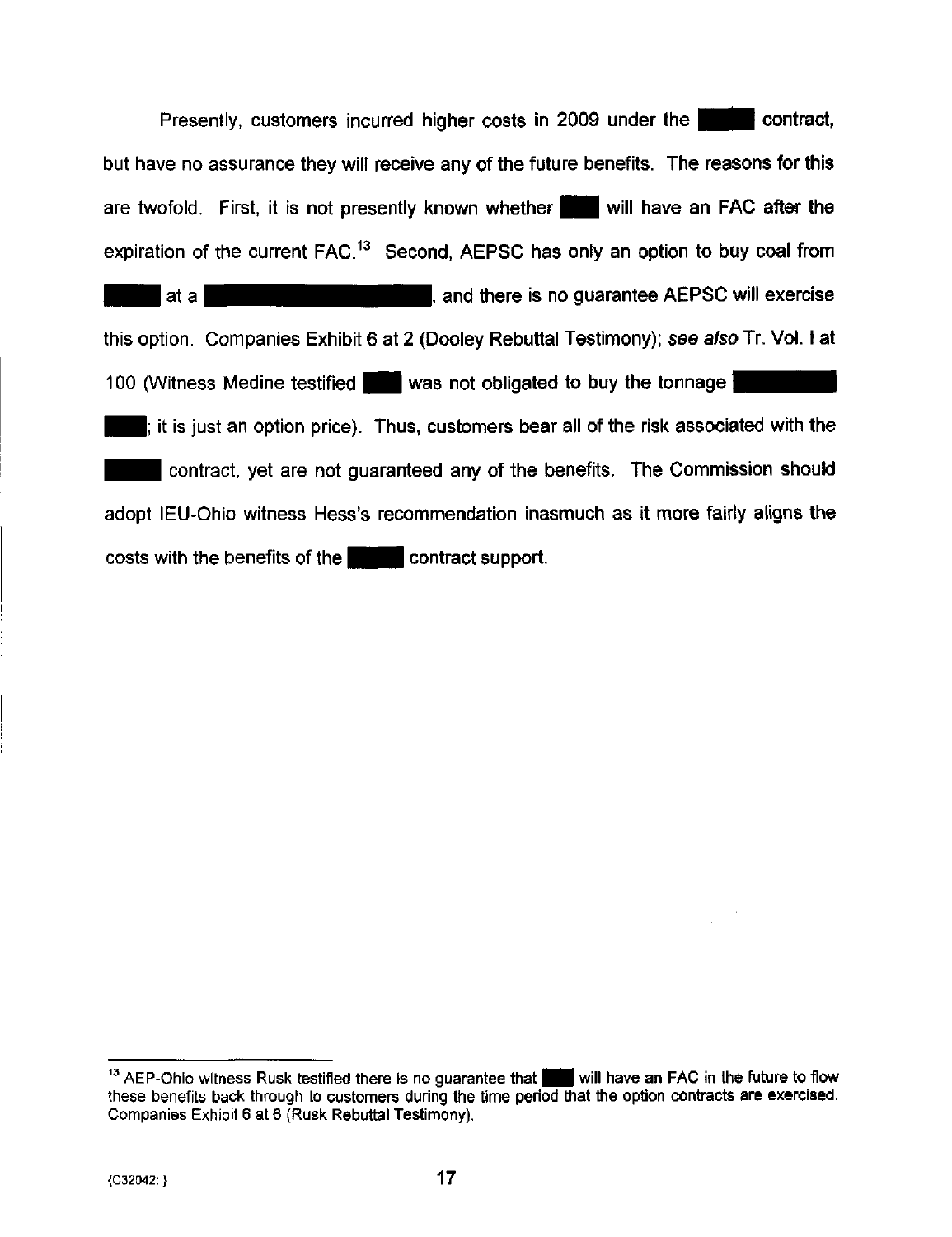### D. CONCLUSION

lEU-Ohio respectfully requests the Commission adopt the recommendations of lEU-Ohio to more fairiy balance the benefits and costs associated with the coal supply contracts in the manner discussed herein and as supported by the record evidence in this proceeding.

Respectfully submitted,

 $M$   $M<sub>o</sub>$ 

Samuel C. Randazzo (Counsel of Record) Lisa G. McAlister Joseph M. Clark **MCNEES WALLACE & NURICK LLC** Fifth Third Center 21 East State Street, 17<sup>th</sup> Floor Columbus, OH 43215-4228 Telephone: (614) 469-8000 Telecopier: (614) 469-4653

Attorneys for Industrial Energy Users-Ohio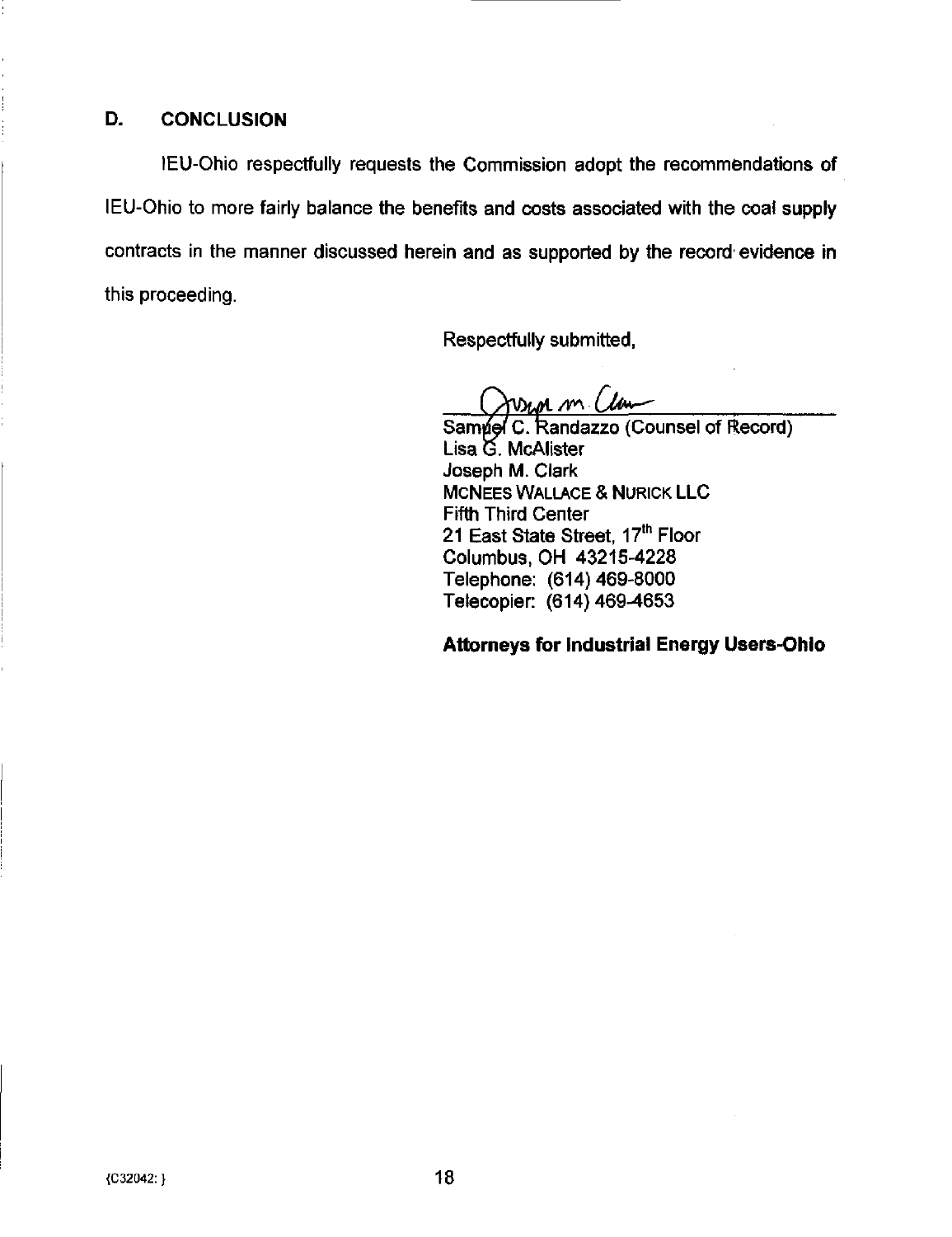## CERTIFICATE OF SERVICE

1 hereby certify that a copy of the foregoing Initial Brief of Industrial Energy Users-

Ohio was served upon the following parties of record this  $23<sup>rd</sup>$  day of September 2010,

via electronic transmission, hand-delivery or U.S. first class mail, postage prepaid.

 $\vee$  Joseph M. Clark

Steven T. Nourse American Electric Power Company 1 Riverside Plaza, 29<sup>th</sup> Floor Columbus, OH 43215

## ON BEHALF OF COLUMBUS SOUTHERN POWER COMPANY AND OHIO POWER COMPANY

William L. Wright Ohio Attorney General's Office Chief, Public Utilities Section Werner L. Margard Thomas McNamee Assistant Attorneys General 180 East Broad Street, 6th Floor Columbus. OH 43215

#### ON BEHALF OF THE PUBLIC UTILITIES COMMISSION OF OHIO

Jeffrey Jones Greta See Attorney Examiners Public Utilities Commission of Ohio 180 East Broad Street Columbus OH 43215

Clinton A. Vince Douglas G. Bonner Daniel Bamowski Emma F. Hand Keith C. Nusbaum Sonnenschein Noth & Rosenthal LLP 1301 K Street, NW Suite 600, East Tower Washington, DC 20005

#### ON BEHALF OF ORMET PRIMARY ALUMINUM COMPANY

Janine L. Migden-Ostrander Ohio Consumers' Counsel Michael Idzkowski Assistant Consumers' Counsel Office of the Ohio Consumers' Counsel 10W. Broad Street, Suite 1800 Columbus, OH 43215

ON BEHALF OF THE OFFICE OF THE OHIO CONSUMERS' COUNSEL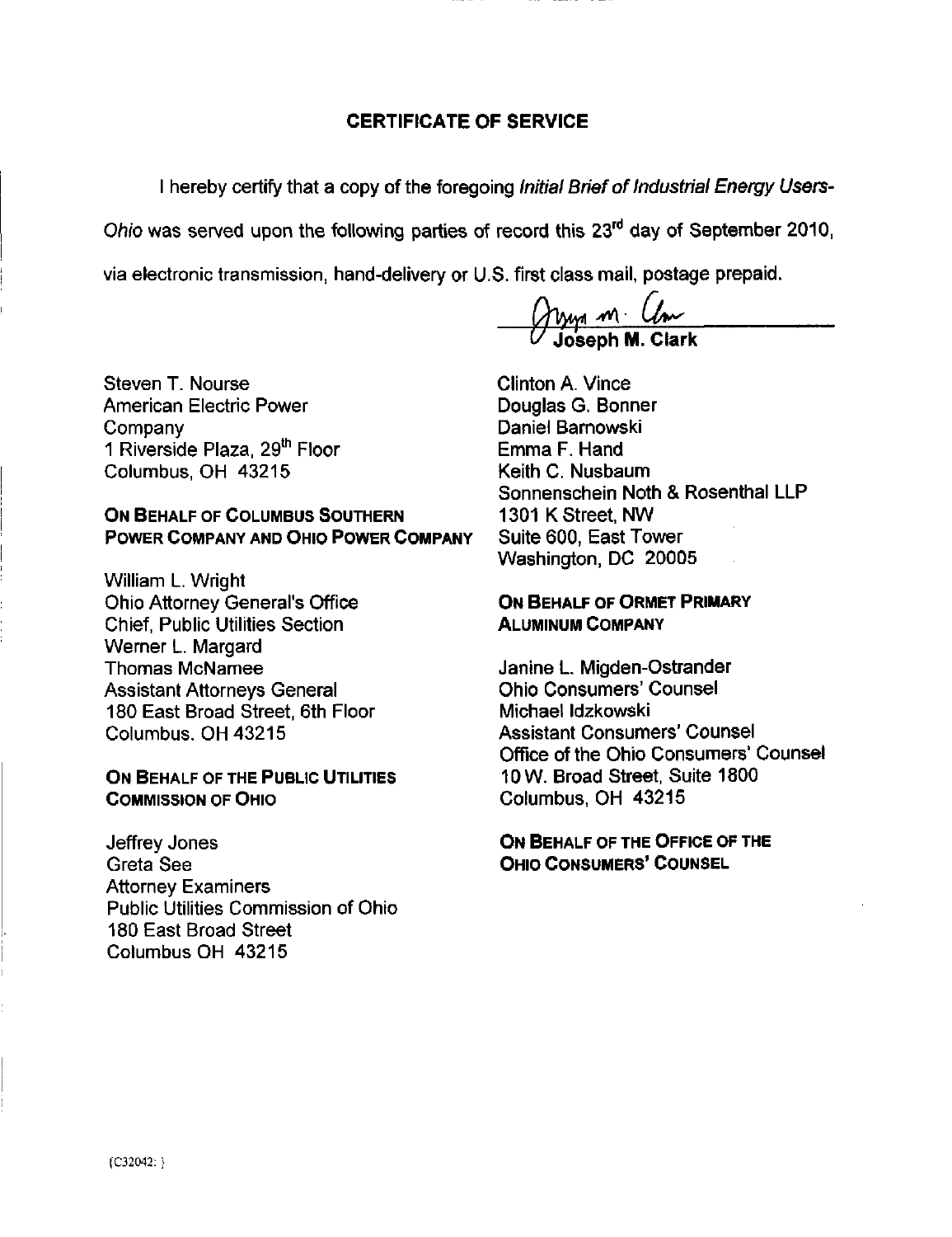### ATTACHMENT A – **EXAMPLE ATTACHMENT A** –

In the early 1970's, the Securities and Exchange Commission ("SEC") authorized Ohio Power Company ("OP") to establish and capitalize an affiliate. Southern Ohio Coal Company ("SOCCO"), to secure and develop a reliable source of coal for the whole American Electric Power system. Arcadia v. Ohio Power Company, 498 U.S. 73, 75-76 (1990). A series of other SEC orders determined that SOCCO would sell coal to American Electric Power system entities at no more than SOCCO's costs. Id. at 76.

In 1982, OP filed a rate case at the Federal Energy Regulatory Commission ("FERC") and. in its Order, FERC disallowed that portion of OP's coal costs that did not satisfy FERC's "comparable market" test. Id. In OP's case, "FERC found that Ohio Power had paid approximately 50% more than that market price in 1980, approximately 94% more in 1981, and between 24% and 33% more during the period 1982 through 1986." Id. FERC then ordered OP to establish rates that recovered no more than the comparable market price for coal and to refund prior overcharges. Id. at 76-77. FERC rejected an OP argument that FERC had no authority to disallow the coal charges inasmuch as the cost of that coal had been approved by the SEC. Ohio Power Co., 39 FERC 161,098 (1987).

On appeal, the D.C. Circuit Court of Appeals ("D.C. Circuit') vacated and remanded FERC's decision, finding that FERC's disallowance of the charges was precluded by § 318 of the Federal Power Act. Id. at 77; Ohio Power Company v. Federal Energy Regulatory Commission, 800 F.2d 1400 (1989). After granting certiorari, the United States Supreme Court reversed the D.C. Circuit ruling because it erroneously relied on § 318 of the Federal Power Act. Arcadia, 498 U.S. at 85. However, the United States Supreme Court remanded the case to the D.C. Circuit, {C32042;} 1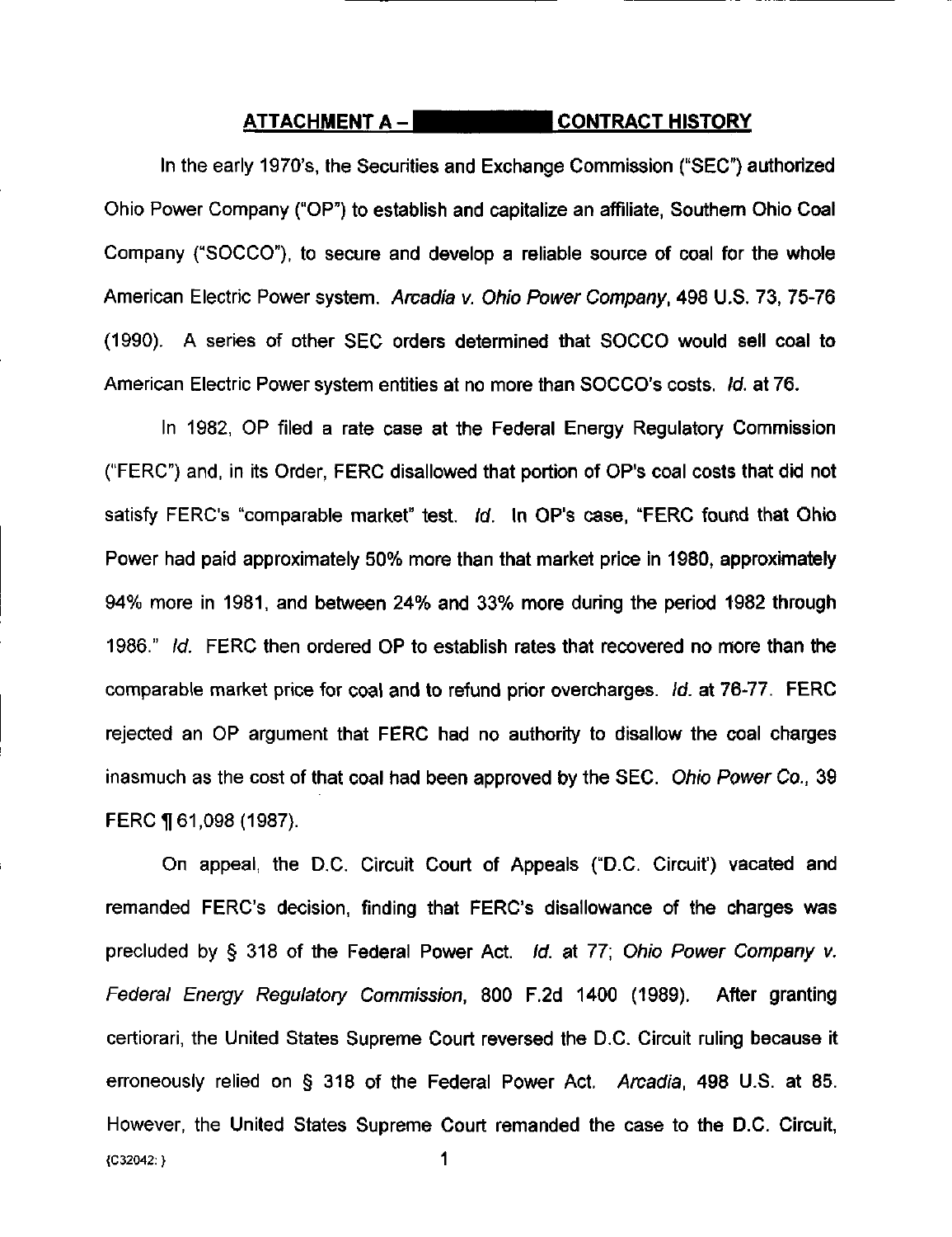noting that the D.C. Circuit might come to the same conclusion based upon other rationale available to the D.C. Circuit.<sup>14</sup> On remand, the D.C. Circuit ultimately held that FERC was "obliged to find 'reasonable and includable' Ohio Power's fuel costs as approved by the SEC" under FERC's own rules and because FERC's orders trapped costs approved by the SEC. Ohio Power Company v. Federal Energy Regulatory Commission, 954 F.2d 779 (1992).

|            |             |        | However, the cost of the coal |         |            |                                             |            |
|------------|-------------|--------|-------------------------------|---------|------------|---------------------------------------------|------------|
|            |             |        |                               |         |            |                                             |            |
|            |             |        |                               |         | Parties in |                                             |            |
|            |             |        |                               |         |            |                                             |            |
|            |             |        |                               |         |            | American Electric Power-Ohio's ("AEP-Ohio") |            |
|            | Ultimately, |        |                               |         |            |                                             | ownership  |
| interests. |             |        |                               |         |            |                                             |            |
|            | In          |        |                               |         |            |                                             |            |
|            |             |        |                               |         |            |                                             |            |
|            |             |        |                               |         |            |                                             |            |
|            |             |        |                               |         |            |                                             |            |
|            |             |        |                               |         |            |                                             |            |
|            |             |        |                               |         |            |                                             | <b>The</b> |
|            |             | of the |                               | was the |            |                                             | by         |
|            | AEP-Ohio,   |        |                               |         |            |                                             |            |

 $14$  The alternative arguments included assertions that FERC's decision violated its own regulation and that the FERC-prescribed rate is not "just and reasonable" because it "traps" costs which the government itself has approved -- disregarding a governmental assurance, possibly implicit in the SEC approvals, that OP would be permitted to recoup the cost of acquiring and operating SOCCO. Arcadia, 498 U.S. at 85.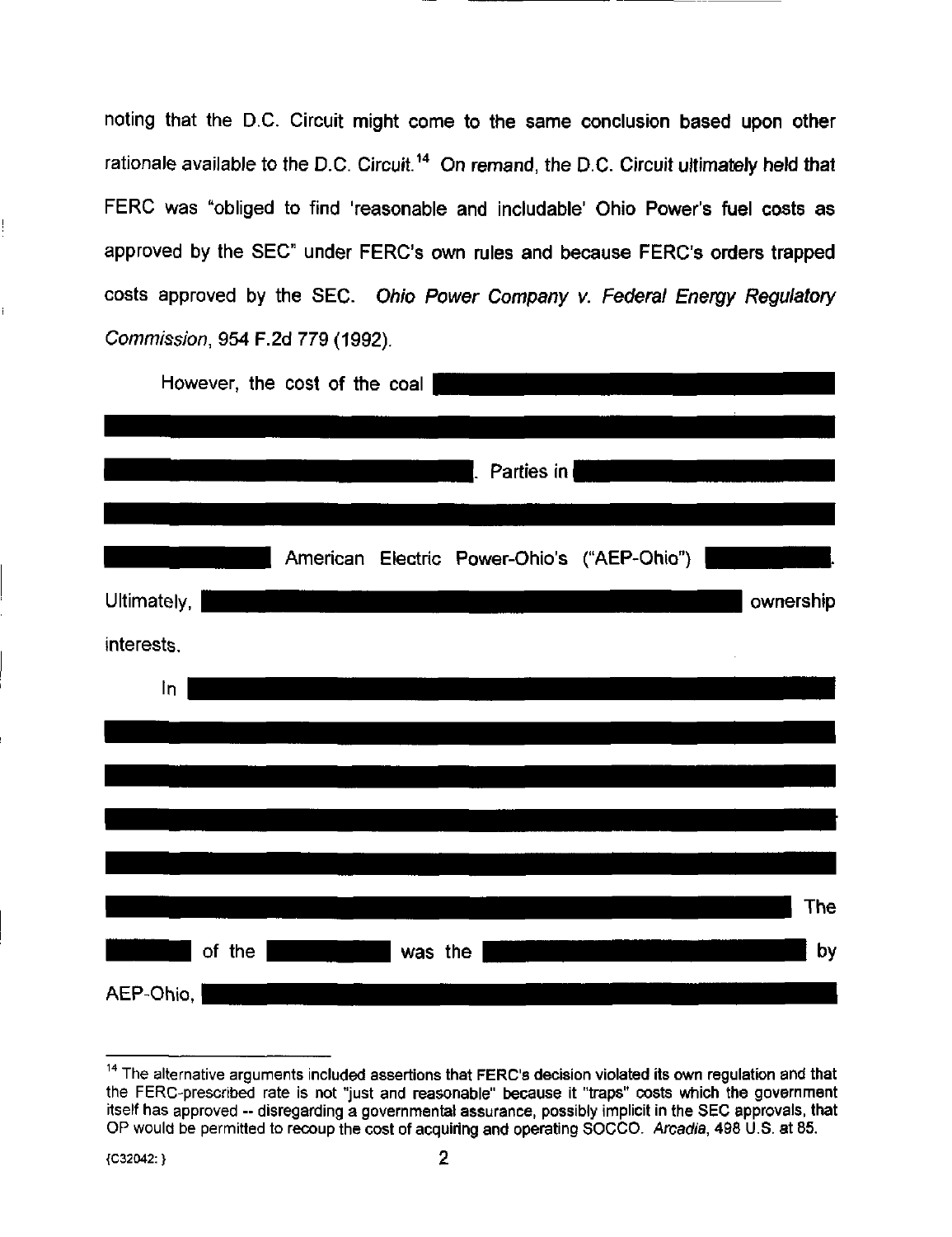| The reasonableness of the |    | under the            |                       | that was |
|---------------------------|----|----------------------|-----------------------|----------|
| part of the               |    | was the subject of a |                       |          |
| In the                    |    |                      |                       | the      |
|                           |    |                      |                       |          |
| recommendation of         |    |                      |                       |          |
|                           |    |                      |                       |          |
|                           |    |                      |                       |          |
|                           |    |                      |                       |          |
|                           |    |                      |                       |          |
|                           | 16 |                      |                       |          |
|                           |    | In the               | the                   |          |
| again                     |    |                      |                       |          |
|                           |    |                      |                       |          |
|                           |    |                      |                       |          |
| <b>While</b>              |    |                      | concluded that it had |          |
|                           |    |                      |                       |          |
| $ $ regarding the $ $     |    |                      |                       |          |
| 15                        |    |                      |                       |          |
| 16<br>Despite             |    |                      |                       |          |
|                           |    |                      |                       |          |
|                           |    |                      |                       |          |

{C32042: }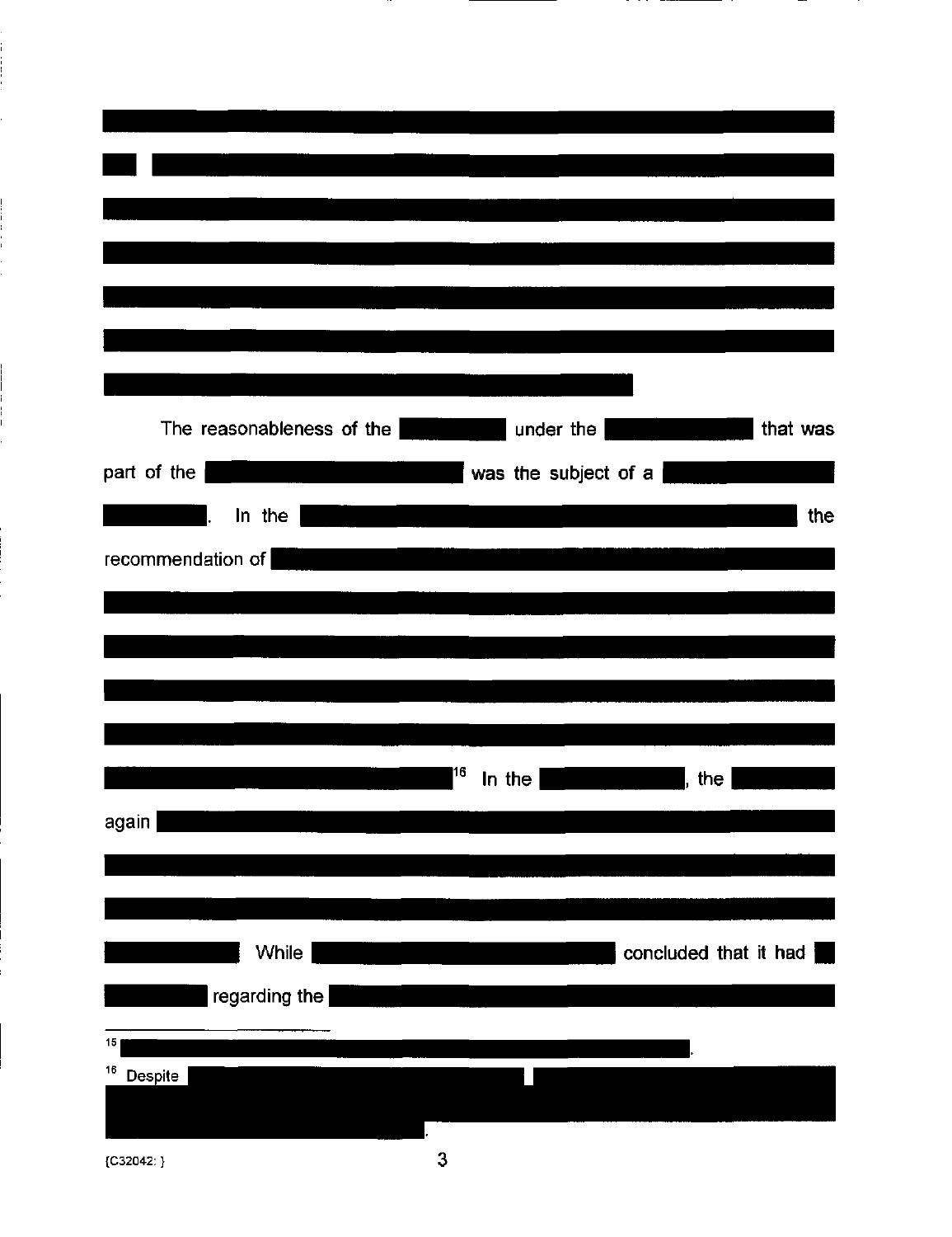| that<br>In the subsequent audit,  <br>, the                                                                                        |
|------------------------------------------------------------------------------------------------------------------------------------|
|                                                                                                                                    |
|                                                                                                                                    |
| Specifically, the<br>that the                                                                                                      |
|                                                                                                                                    |
|                                                                                                                                    |
|                                                                                                                                    |
|                                                                                                                                    |
|                                                                                                                                    |
|                                                                                                                                    |
|                                                                                                                                    |
| While finding that the sale                                                                                                        |
|                                                                                                                                    |
|                                                                                                                                    |
|                                                                                                                                    |
|                                                                                                                                    |
|                                                                                                                                    |
|                                                                                                                                    |
|                                                                                                                                    |
| were ultimately<br>Concerns at that time over the cost of coal from                                                                |
|                                                                                                                                    |
|                                                                                                                                    |
|                                                                                                                                    |
| Relative to<br><u> 1980 - Jan Barat de Carlos de la contrada de la contrada de la contrada de la contrada de la contrada de la</u> |
| fuel costs,                                                                                                                        |
|                                                                                                                                    |
|                                                                                                                                    |

 $\bar{z}$